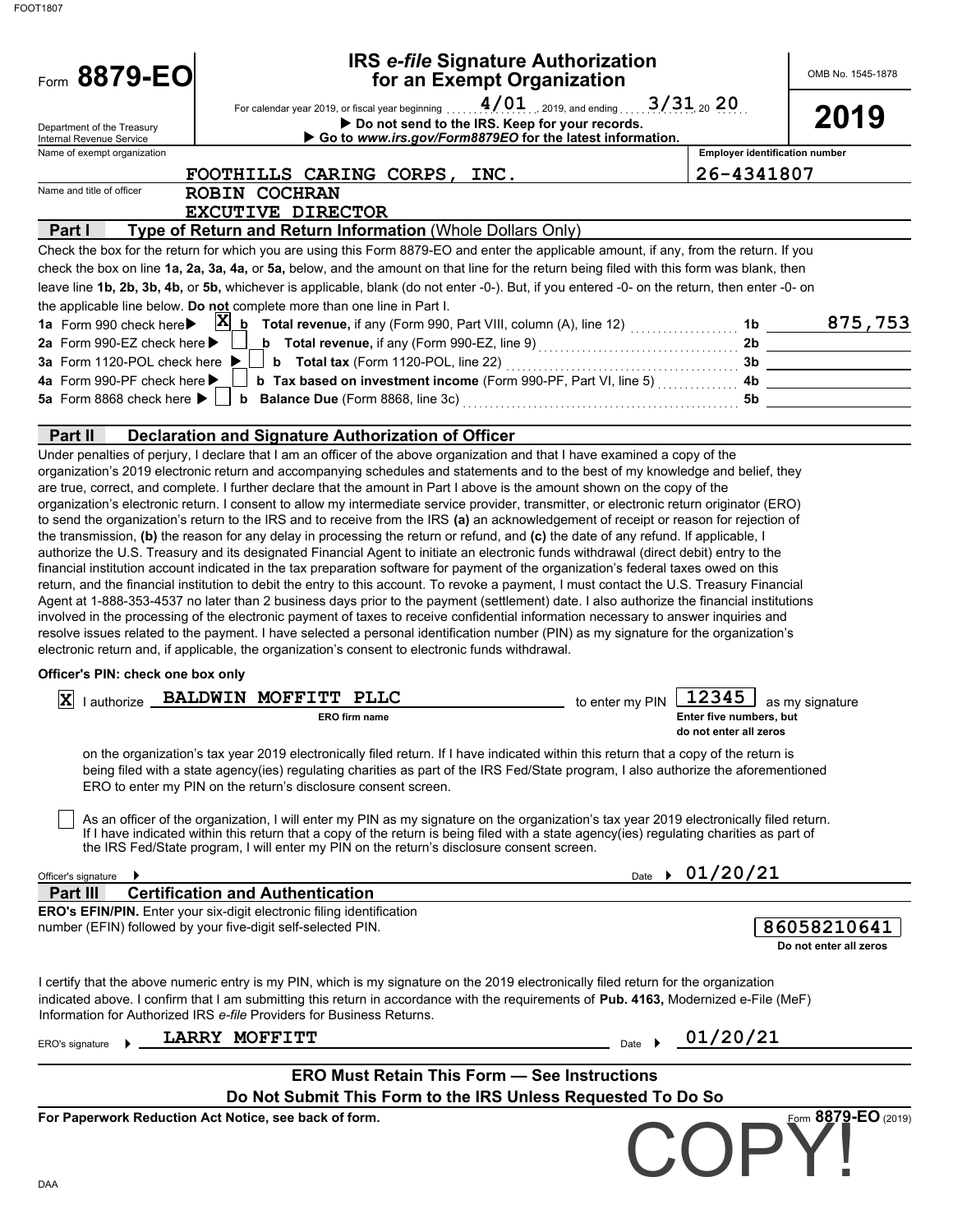| C Name of organization<br><b>B</b> Check if applicable:<br>Address change<br>Doing business as<br>Name change |                                                                               | Under section 501(c), 527, or 4947(a)(1) of the Internal Revenue Code (except private foundations)<br>Do not enter social security numbers on this form as it may be made public.<br>Go to www.irs.gov/Form990 for instructions and the latest information.                          | <b>Return of Organization Exempt From Income Tax</b>                                 |                         | 2019<br><b>Open to Public</b><br><b>Inspection</b>                                  |
|---------------------------------------------------------------------------------------------------------------|-------------------------------------------------------------------------------|--------------------------------------------------------------------------------------------------------------------------------------------------------------------------------------------------------------------------------------------------------------------------------------|--------------------------------------------------------------------------------------|-------------------------|-------------------------------------------------------------------------------------|
|                                                                                                               |                                                                               | For the 2019 calendar year, or tax year beginning $4/01/19$ , and ending $03/31/20$                                                                                                                                                                                                  |                                                                                      |                         |                                                                                     |
|                                                                                                               |                                                                               |                                                                                                                                                                                                                                                                                      |                                                                                      |                         | D Employer identification number                                                    |
|                                                                                                               |                                                                               | FOOTHILLS CARING CORPS, INC.                                                                                                                                                                                                                                                         |                                                                                      |                         |                                                                                     |
|                                                                                                               | Number and street (or P.O. box if mail is not delivered to street address)    |                                                                                                                                                                                                                                                                                      | Room/suite                                                                           | E Telephone number      | 26-4341807                                                                          |
| Initial return                                                                                                | <b>PO BOX 831</b>                                                             |                                                                                                                                                                                                                                                                                      |                                                                                      |                         | 480-488-1105                                                                        |
| Final return/<br>terminated                                                                                   | City or town, state or province, country, and ZIP or foreign postal code      |                                                                                                                                                                                                                                                                                      |                                                                                      |                         |                                                                                     |
| Amended return                                                                                                | <b>CAREFREE</b>                                                               | AZ 85377-0831                                                                                                                                                                                                                                                                        |                                                                                      | G Gross receipts\$      | 917,290                                                                             |
| Application pending                                                                                           | F Name and address of principal officer:<br>ROBIN COCHRAN                     |                                                                                                                                                                                                                                                                                      | H(a) Is this a group return for subordinates?<br>H(b) Are all subordinates included? |                         | $ {\bf X} $<br>Yes<br>No<br>Yes<br>No<br>If "No," attach a list. (see instructions) |
| Tax-exempt status:                                                                                            | $ \mathbf{X} $ 501(c)(3)<br>501(c)                                            | $\big)$ (insert no.)<br>4947(a)(1) or<br>527                                                                                                                                                                                                                                         |                                                                                      |                         |                                                                                     |
| Website: $\blacktriangleright$                                                                                | WWW.FOOTHILLSCARINGCORPS.COM                                                  |                                                                                                                                                                                                                                                                                      | $H(c)$ Group exemption number                                                        |                         |                                                                                     |
| $ \mathbf{X} $ Corporation<br>Form of organization:<br>K.                                                     | Trust<br>Association                                                          | Other $\blacktriangleright$                                                                                                                                                                                                                                                          | L Year of formation: 2009                                                            |                         | <b>M</b> State of legal domicile: $\mathbf{AZ}$                                     |
| Part I<br><b>Summary</b>                                                                                      | 1 Briefly describe the organization's mission or most significant activities: |                                                                                                                                                                                                                                                                                      |                                                                                      |                         |                                                                                     |
| Governance                                                                                                    |                                                                               | ADULTS WITH TRANSPORTATION, MOBILE MEAL DELIVERY, FRIENDLY VISITING AND ALL<br>OTHER SERVICES HELPING THEM TO REMAIN LIVING INDEPENDENTLY.<br>2 Check this box $\blacktriangleright$ if the organization discontinued its operations or disposed of more than 25% of its net assets. |                                                                                      | 3                       | 12                                                                                  |
| <b>Activities &amp;</b>                                                                                       |                                                                               | 4 Number of independent voting members of the governing body (Part VI, line 1b) [[[[[[[[[[[[[[[[[[[[[[[[[[[[[                                                                                                                                                                        |                                                                                      | $\overline{\mathbf{A}}$ | 12                                                                                  |
|                                                                                                               |                                                                               | 5 Total number of individuals employed in calendar year 2019 (Part V, line 2a) [[[[[[[[[[[[[[[[[[[[[[[[[[[[[[                                                                                                                                                                        |                                                                                      | 5                       | 13                                                                                  |
|                                                                                                               | 6 Total number of volunteers (estimate if necessary)                          |                                                                                                                                                                                                                                                                                      |                                                                                      | 6                       | 512                                                                                 |
|                                                                                                               |                                                                               |                                                                                                                                                                                                                                                                                      |                                                                                      | 7a                      | 0<br>0                                                                              |
|                                                                                                               |                                                                               |                                                                                                                                                                                                                                                                                      | <b>Prior Year</b>                                                                    | 7b                      | <b>Current Year</b>                                                                 |
|                                                                                                               |                                                                               |                                                                                                                                                                                                                                                                                      |                                                                                      | 565,003                 | 668,160                                                                             |
| Revenue                                                                                                       | 9 Program service revenue (Part VIII, line 2g)                                |                                                                                                                                                                                                                                                                                      |                                                                                      | 70,286                  | 92,425                                                                              |
|                                                                                                               |                                                                               |                                                                                                                                                                                                                                                                                      |                                                                                      | 2,346                   | 7,938                                                                               |
|                                                                                                               |                                                                               | 11 Other revenue (Part VIII, column (A), lines 5, 6d, 8c, 9c, 10c, and 11e) [[[[[[[[[[[[[[[[[[[[[[[[[[[[[[[[                                                                                                                                                                         |                                                                                      | 204,438                 | 107,230                                                                             |
|                                                                                                               |                                                                               | 12 Total revenue - add lines 8 through 11 (must equal Part VIII, column (A), line 12)                                                                                                                                                                                                |                                                                                      | 842,073                 | 875,753                                                                             |
|                                                                                                               | 13 Grants and similar amounts paid (Part IX, column (A), lines 1-3)           | <u> 1986 - Johann Barbara, m</u>                                                                                                                                                                                                                                                     |                                                                                      |                         |                                                                                     |
|                                                                                                               | 14 Benefits paid to or for members (Part IX, column (A), line 4)              |                                                                                                                                                                                                                                                                                      |                                                                                      | 518,942                 | 511,109                                                                             |
|                                                                                                               | 16aProfessional fundraising fees (Part IX, column (A), line 11e)              | 15 Salaries, other compensation, employee benefits (Part IX, column (A), lines 5-10)                                                                                                                                                                                                 |                                                                                      |                         | 0                                                                                   |
| Expenses                                                                                                      | <b>b</b> Total fundraising expenses (Part IX, column (D), line 25) ▶          | 38,346                                                                                                                                                                                                                                                                               |                                                                                      |                         |                                                                                     |
|                                                                                                               | 17 Other expenses (Part IX, column (A), lines 11a-11d, 11f-24e)               |                                                                                                                                                                                                                                                                                      |                                                                                      | 387,151                 | 432,275                                                                             |
|                                                                                                               |                                                                               | 18 Total expenses. Add lines 13-17 (must equal Part IX, column (A), line 25)                                                                                                                                                                                                         |                                                                                      | 906,093                 | 943,384                                                                             |
|                                                                                                               | 19 Revenue less expenses. Subtract line 18 from line 12                       |                                                                                                                                                                                                                                                                                      |                                                                                      | $\overline{-64}$ , 020  | $-67,631$                                                                           |
|                                                                                                               |                                                                               |                                                                                                                                                                                                                                                                                      | <b>Beginning of Current Year</b>                                                     |                         | <b>End of Year</b>                                                                  |
|                                                                                                               |                                                                               |                                                                                                                                                                                                                                                                                      |                                                                                      |                         |                                                                                     |
| 20 Total assets (Part X, line 16)                                                                             |                                                                               |                                                                                                                                                                                                                                                                                      |                                                                                      | 889,652                 | 829,214                                                                             |
| Assets or<br>d Balances<br>21 Total liabilities (Part X, line 26)<br>ة,                                       | 22 Net assets or fund balances. Subtract line 21 from line 20                 |                                                                                                                                                                                                                                                                                      |                                                                                      | 4,745<br>884,907        | 7,606<br>821,608                                                                    |

| Sign<br><b>Here</b> |                            | Signature of officer | <b>ROBIN COCHRAN</b><br>Type or print name and title                              |                      | EXCUTIVE DIRECTOR |      | Date          |                   |
|---------------------|----------------------------|----------------------|-----------------------------------------------------------------------------------|----------------------|-------------------|------|---------------|-------------------|
|                     | Print/Type preparer's name |                      |                                                                                   | Preparer's signature |                   | Date | Check         | <b>PTIN</b>       |
| Paid                | <b>LARRY MOFFITT</b>       |                      |                                                                                   | <b>LARRY MOFFITT</b> |                   |      | self-employed | P01229794         |
| Preparer            | Firm's name                |                      | MOFFITT<br><b>BALDWIN</b>                                                         | <b>PLLC</b>          |                   |      | Firm's EIN ▶  | 46-4370753        |
| Use Only            | Firm's address             |                      | N<br>44TH ST<br>701<br>$\mathbf{A} \mathbf{Z}$<br>PHOENIX,                        | 85008-6504           |                   |      | Phone no      | $36 - 9200$<br>8Æ |
|                     |                            |                      | May the IRS discuss this return with the preparer shown above? (see instructions) |                      |                   |      |               | <b>No</b><br>Yes  |
| .                   |                            |                      | For Paperwork Reduction Act Notice, see the separate instructions.                |                      |                   |      |               | Form 990 (2019)   |

**For Paperwork Reduction Act Notice, see the separate instructions.**<br><sub>DAA</sub>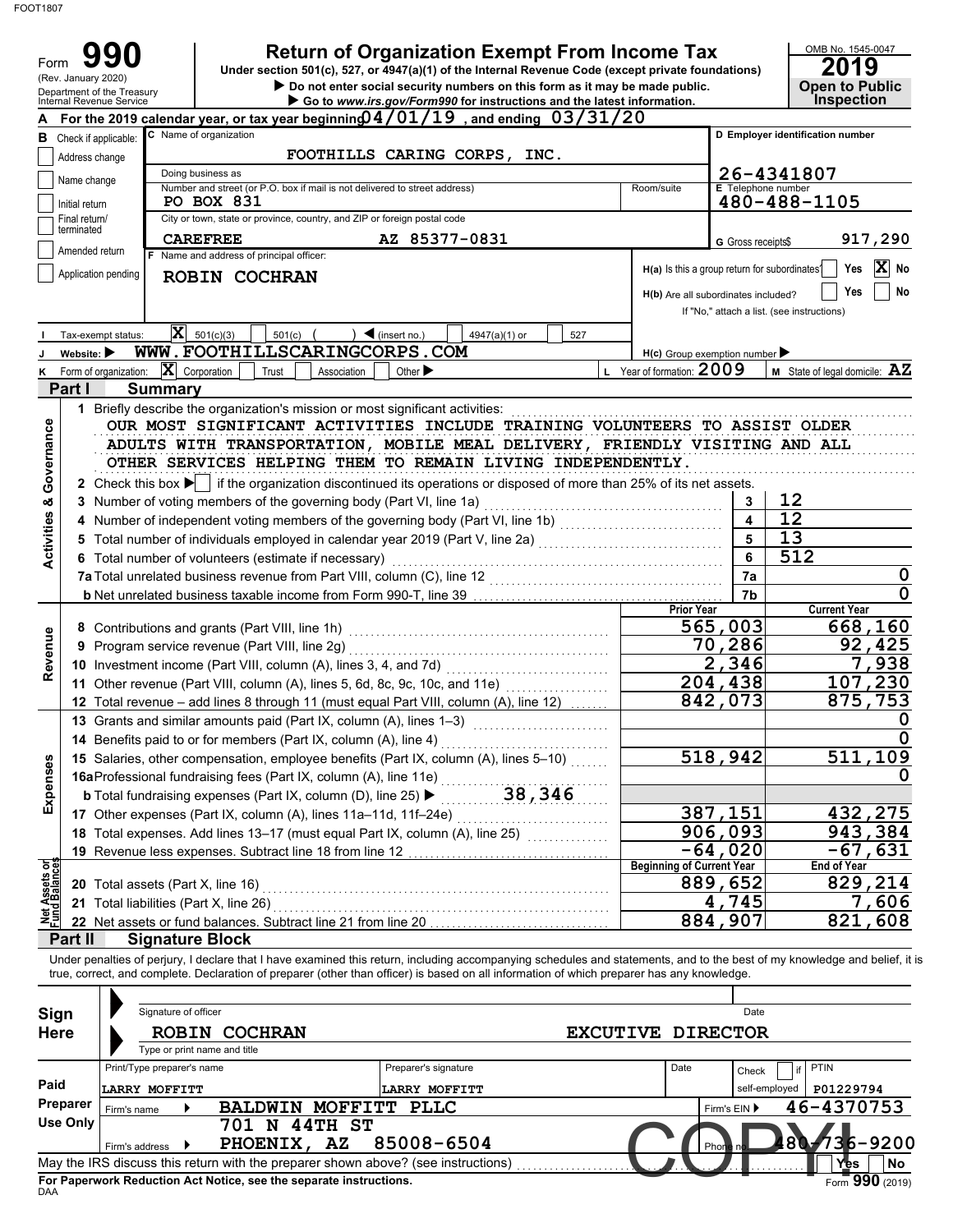| <b>Statement of Program Service Accomplishments</b><br><b>Part III</b><br>Check if Schedule O contains a response or note to any line in this Part III<br>1 Briefly describe the organization's mission:<br>OUR MISSION IS TO HELP OLDER ADULTS AND INDIVIDUALS WITH DISABLING<br>CONDITIONS WHO RESIDE IN THE NORTHWEST VALLEY FOOTHILLS COMMUNITY TO REMAIN<br>LIVING INDEPENDENTLY IN THEIR OWN HOMES FOR AS LONG AS POSSIBLE.<br>2 Did the organization undertake any significant program services during the year which were not listed on the<br>prior Form 990 or 990-EZ?<br>If "Yes," describe these new services on Schedule O.<br>Did the organization cease conducting, or make significant changes in how it conducts, any program<br>3<br>services?<br>If "Yes," describe these changes on Schedule O.<br>Describe the organization's program service accomplishments for each of its three largest program services, as measured by<br>4<br>expenses. Section 501(c)(3) and 501(c)(4) organizations are required to report the amount of grants and allocations to others,<br>the total expenses, and revenue, if any, for each program service reported.<br>$160, 100$ including grants of\$<br>) (Expenses \$<br>4a (Code:<br>VAN PROGRAM-THE ORGANIZATION OWNS 2 VEHICLES AND LEASES 5 VEHICLES.<br>ARE WHEELCHAIR ACCESSIBLE.<br>EACH VAN IS MANNED BY A VOLUNTEER DRIVER AND<br><b>ASSISTANT.</b><br>HOMEBOUND INDIVIDUALS MAY SIGN UP FOR VARIOUS VAN TRIPS THAT<br>OUTINGS INCLUDE TRIPS TO GROCERY STORES,<br>ARE SCHEDULED EACH MONTH.<br>SHOPPING MALLS, SENIOR CENTERS, RESTAURANTS, LIBRARIES, EDUCATION COURSES,<br>ETC. APPROXIMATELY 25 TRIPS SCHEDULED FOR EACH MONTH. MANY TRIPS REQUIRE<br>THE USE OF MORE THAN ONE VEHICLE.<br>$140$ , 674 including grants of\$<br>) (Expenses \$<br>4b (Code:<br>MOBILE MEALS-VOLUNTEERS DELIVER 1 HOT MEAL PER DAY, MONDAY THRU FRIDAY TO<br>HOMEBOUND QUALIFYING INDIVIDUAL.<br>FOR FISCAL YEAR 2019 APPROXIMATELY 13,476 MEALS WERE<br>THEIR OWN VEHICLES.<br>CERTAIN INDIVIDUALS QUALIFY FOR 7 MEALS PER WEEK. THESE<br><b>DELIVERED.</b><br>INDIVIDUALS RECEIVE 3 MEALS ON FRIDAYS.<br>CONTRACT BASIS BY A LOCAL HOSPITAL. ELIGIBLE INDIVIDUALS HAVE THE COST<br>OF THEIR MEALS PROVIDED BY A GRANT FROM THE ARIZONA AREA AGENCY ON AGING.<br>ALL OTHER INDIVIDUALS PAY FOR THEIR MEALS AT A SET PRICE FOR THE FISCAL<br>YEAR ENDED MARCH 31, 2019. PRIVATE PAY INDIVIDUALS PAID \$46,348 AND THE<br>ARIZONA AREA AGENCY ON AGING FUNDED \$41,716.<br>MEDICAL TRANSPORTS-AN EMPLOYEE ARRANGES FOR THE INDIVIDUAL<br>TRANSPORTATION OF HOMEBOUND INDIVIDUALS TO DOCTORS' APPOINTMENTS, |                                                                        | $\mathbf{x}$          |
|---------------------------------------------------------------------------------------------------------------------------------------------------------------------------------------------------------------------------------------------------------------------------------------------------------------------------------------------------------------------------------------------------------------------------------------------------------------------------------------------------------------------------------------------------------------------------------------------------------------------------------------------------------------------------------------------------------------------------------------------------------------------------------------------------------------------------------------------------------------------------------------------------------------------------------------------------------------------------------------------------------------------------------------------------------------------------------------------------------------------------------------------------------------------------------------------------------------------------------------------------------------------------------------------------------------------------------------------------------------------------------------------------------------------------------------------------------------------------------------------------------------------------------------------------------------------------------------------------------------------------------------------------------------------------------------------------------------------------------------------------------------------------------------------------------------------------------------------------------------------------------------------------------------------------------------------------------------------------------------------------------------------------------------------------------------------------------------------------------------------------------------------------------------------------------------------------------------------------------------------------------------------------------------------------------------------------------------------------------------------------------------------------------------------------------------------------------------------------------------------------------------------------------------------------------------------------------------------------------------------------------------------------------------|------------------------------------------------------------------------|-----------------------|
|                                                                                                                                                                                                                                                                                                                                                                                                                                                                                                                                                                                                                                                                                                                                                                                                                                                                                                                                                                                                                                                                                                                                                                                                                                                                                                                                                                                                                                                                                                                                                                                                                                                                                                                                                                                                                                                                                                                                                                                                                                                                                                                                                                                                                                                                                                                                                                                                                                                                                                                                                                                                                                                               |                                                                        |                       |
|                                                                                                                                                                                                                                                                                                                                                                                                                                                                                                                                                                                                                                                                                                                                                                                                                                                                                                                                                                                                                                                                                                                                                                                                                                                                                                                                                                                                                                                                                                                                                                                                                                                                                                                                                                                                                                                                                                                                                                                                                                                                                                                                                                                                                                                                                                                                                                                                                                                                                                                                                                                                                                                               |                                                                        |                       |
|                                                                                                                                                                                                                                                                                                                                                                                                                                                                                                                                                                                                                                                                                                                                                                                                                                                                                                                                                                                                                                                                                                                                                                                                                                                                                                                                                                                                                                                                                                                                                                                                                                                                                                                                                                                                                                                                                                                                                                                                                                                                                                                                                                                                                                                                                                                                                                                                                                                                                                                                                                                                                                                               |                                                                        |                       |
|                                                                                                                                                                                                                                                                                                                                                                                                                                                                                                                                                                                                                                                                                                                                                                                                                                                                                                                                                                                                                                                                                                                                                                                                                                                                                                                                                                                                                                                                                                                                                                                                                                                                                                                                                                                                                                                                                                                                                                                                                                                                                                                                                                                                                                                                                                                                                                                                                                                                                                                                                                                                                                                               |                                                                        | Yes $\overline{X}$ No |
|                                                                                                                                                                                                                                                                                                                                                                                                                                                                                                                                                                                                                                                                                                                                                                                                                                                                                                                                                                                                                                                                                                                                                                                                                                                                                                                                                                                                                                                                                                                                                                                                                                                                                                                                                                                                                                                                                                                                                                                                                                                                                                                                                                                                                                                                                                                                                                                                                                                                                                                                                                                                                                                               |                                                                        | Yes $\overline{X}$ No |
|                                                                                                                                                                                                                                                                                                                                                                                                                                                                                                                                                                                                                                                                                                                                                                                                                                                                                                                                                                                                                                                                                                                                                                                                                                                                                                                                                                                                                                                                                                                                                                                                                                                                                                                                                                                                                                                                                                                                                                                                                                                                                                                                                                                                                                                                                                                                                                                                                                                                                                                                                                                                                                                               |                                                                        |                       |
|                                                                                                                                                                                                                                                                                                                                                                                                                                                                                                                                                                                                                                                                                                                                                                                                                                                                                                                                                                                                                                                                                                                                                                                                                                                                                                                                                                                                                                                                                                                                                                                                                                                                                                                                                                                                                                                                                                                                                                                                                                                                                                                                                                                                                                                                                                                                                                                                                                                                                                                                                                                                                                                               | ) (Revenue \$                                                          | <b>FOUR</b>           |
|                                                                                                                                                                                                                                                                                                                                                                                                                                                                                                                                                                                                                                                                                                                                                                                                                                                                                                                                                                                                                                                                                                                                                                                                                                                                                                                                                                                                                                                                                                                                                                                                                                                                                                                                                                                                                                                                                                                                                                                                                                                                                                                                                                                                                                                                                                                                                                                                                                                                                                                                                                                                                                                               | ) (Revenue \$                                                          |                       |
|                                                                                                                                                                                                                                                                                                                                                                                                                                                                                                                                                                                                                                                                                                                                                                                                                                                                                                                                                                                                                                                                                                                                                                                                                                                                                                                                                                                                                                                                                                                                                                                                                                                                                                                                                                                                                                                                                                                                                                                                                                                                                                                                                                                                                                                                                                                                                                                                                                                                                                                                                                                                                                                               | MEALS ARE DELIVERED BY VOLUNTEERS USING<br>THE MEALS ARE PREPARED ON A |                       |
| CHEMOTHERAPY/RADIATION TREATMENTS, DENTISTS' APPOINTMENTS, ETC. VOLUNTEERS<br>USE THEIR PERSONAL VEHICLES FOR THE TRANSPORTATION SERVICE. APPROXIMATELY<br>262 TRIPS ARE ARRANGED EACH MONTH.                                                                                                                                                                                                                                                                                                                                                                                                                                                                                                                                                                                                                                                                                                                                                                                                                                                                                                                                                                                                                                                                                                                                                                                                                                                                                                                                                                                                                                                                                                                                                                                                                                                                                                                                                                                                                                                                                                                                                                                                                                                                                                                                                                                                                                                                                                                                                                                                                                                                 |                                                                        |                       |
| 4d Other program services (Describe on Schedule O.)<br>252, 224 including grants of\$<br>(Expenses \$<br>$(Reven$ <b>u</b> e \$<br>615,046<br>4e Total program service expenses ▶                                                                                                                                                                                                                                                                                                                                                                                                                                                                                                                                                                                                                                                                                                                                                                                                                                                                                                                                                                                                                                                                                                                                                                                                                                                                                                                                                                                                                                                                                                                                                                                                                                                                                                                                                                                                                                                                                                                                                                                                                                                                                                                                                                                                                                                                                                                                                                                                                                                                             |                                                                        |                       |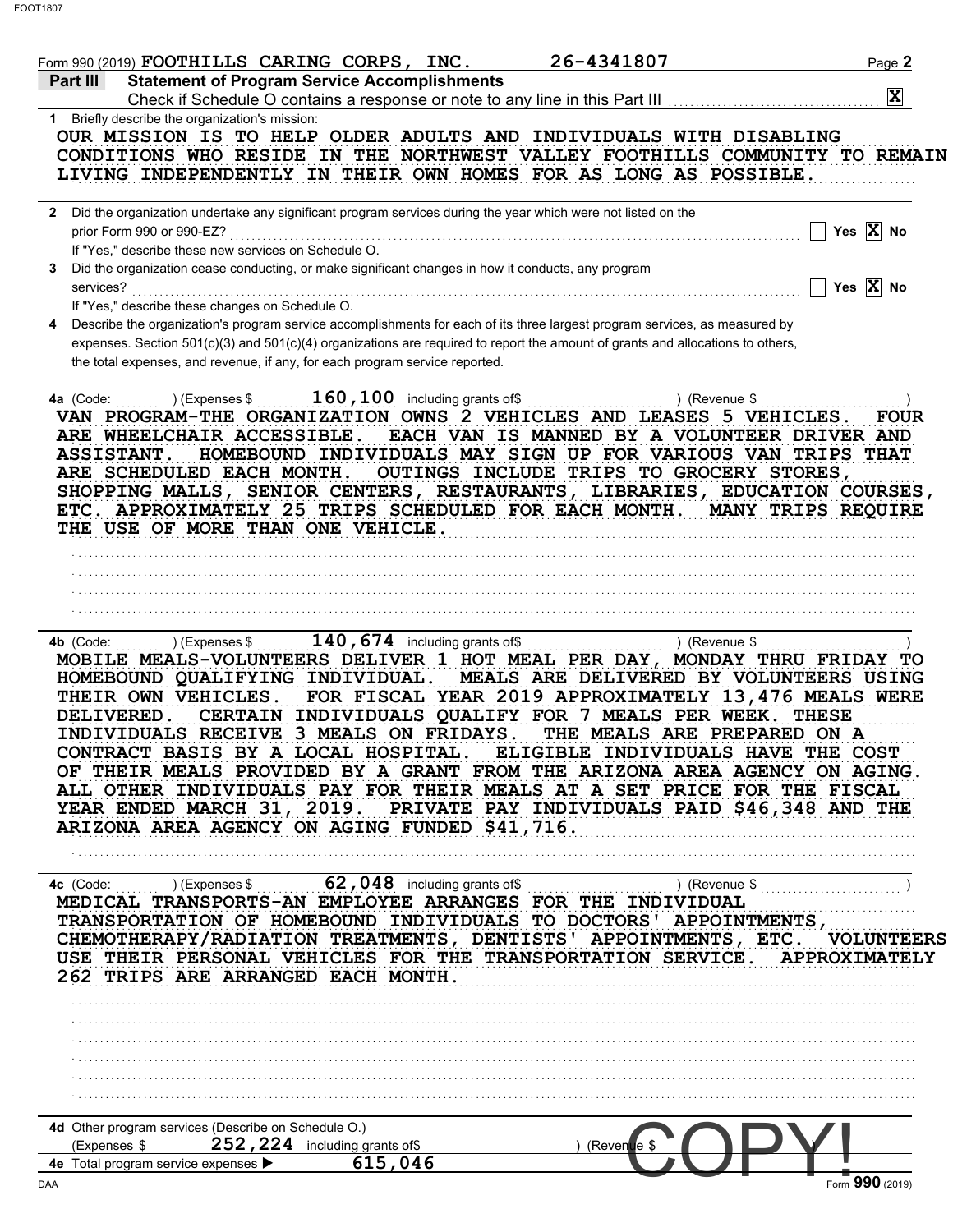## Form 990 (2019) **FOOTHILLS CARING CORPS, INC.** 26-4341807 Page 3

**Part IV Checklist of Required Schedules**

|           |                                                                                                                                                                                                                             |                 | <b>Yes</b>  | No               |
|-----------|-----------------------------------------------------------------------------------------------------------------------------------------------------------------------------------------------------------------------------|-----------------|-------------|------------------|
| 1         | Is the organization described in section $501(c)(3)$ or $4947(a)(1)$ (other than a private foundation)? If "Yes,"                                                                                                           |                 |             |                  |
|           | complete Schedule A                                                                                                                                                                                                         | 1               | X           |                  |
| 2         | Is the organization required to complete Schedule B, Schedule of Contributors (see instructions)?                                                                                                                           | $\overline{2}$  | $\mathbf X$ |                  |
| 3         | Did the organization engage in direct or indirect political campaign activities on behalf of or in opposition to                                                                                                            |                 |             |                  |
|           | candidates for public office? If "Yes," complete Schedule C, Part I                                                                                                                                                         | 3               |             | X                |
| 4         | Section 501(c)(3) organizations. Did the organization engage in lobbying activities, or have a section 501(h)                                                                                                               |                 |             | X                |
| 5         | election in effect during the tax year? If "Yes," complete Schedule C, Part II<br>Is the organization a section $501(c)(4)$ , $501(c)(5)$ , or $501(c)(6)$ organization that receives membership dues,                      | 4               |             |                  |
|           | assessments, or similar amounts as defined in Revenue Procedure 98-19? If "Yes," complete Schedule C, Part III                                                                                                              | 5               |             | X                |
| 6         | Did the organization maintain any donor advised funds or any similar funds or accounts for which donors                                                                                                                     |                 |             |                  |
|           | have the right to provide advice on the distribution or investment of amounts in such funds or accounts? If                                                                                                                 |                 |             |                  |
|           | "Yes," complete Schedule D, Part I                                                                                                                                                                                          | 6               |             | X                |
| 7         | Did the organization receive or hold a conservation easement, including easements to preserve open space,                                                                                                                   |                 |             |                  |
|           | the environment, historic land areas, or historic structures? If "Yes," complete Schedule D, Part II                                                                                                                        | 7               |             | X                |
| 8         | Did the organization maintain collections of works of art, historical treasures, or other similar assets? If "Yes,"                                                                                                         |                 |             |                  |
|           | complete Schedule D, Part III                                                                                                                                                                                               | 8               |             | X                |
| 9         | Did the organization report an amount in Part X, line 21, for escrow or custodial account liability, serve as a                                                                                                             |                 |             |                  |
|           | custodian for amounts not listed in Part X; or provide credit counseling, debt management, credit repair, or                                                                                                                |                 |             |                  |
|           | debt negotiation services? If "Yes," complete Schedule D, Part IV                                                                                                                                                           | 9               |             | X                |
| 10        | Did the organization, directly or through a related organization, hold assets in donor-restricted endowments                                                                                                                |                 |             |                  |
|           | or in quasi endowments? If "Yes," complete Schedule D, Part V                                                                                                                                                               | 10              | X           |                  |
| 11        | If the organization's answer to any of the following questions is "Yes," then complete Schedule D, Parts VI,                                                                                                                |                 |             |                  |
|           | VII, VIII, IX, or X as applicable.<br>a Did the organization report an amount for land, buildings, and equipment in Part X, line 10? If "Yes,"                                                                              |                 |             |                  |
|           | complete Schedule D, Part VI                                                                                                                                                                                                | 11a             | X           |                  |
|           | <b>b</b> Did the organization report an amount for investments-other securities in Part X, line 12, that is 5% or more                                                                                                      |                 |             |                  |
|           | of its total assets reported in Part X, line 16? If "Yes," complete Schedule D, Part VII                                                                                                                                    | 11b             |             | X                |
|           | c Did the organization report an amount for investments—program related in Part X, line 13, that is 5% or more                                                                                                              |                 |             |                  |
|           | of its total assets reported in Part X, line 16? If "Yes," complete Schedule D, Part VIII                                                                                                                                   | 11c             |             | X                |
|           | d Did the organization report an amount for other assets in Part X, line 15, that is 5% or more of its total assets                                                                                                         |                 |             |                  |
|           | reported in Part X, line 16? If "Yes," complete Schedule D, Part IX                                                                                                                                                         | 11d             |             | X                |
|           | e Did the organization report an amount for other liabilities in Part X, line 25? If "Yes," complete Schedule D, Part X                                                                                                     | 11e             |             | $\mathbf x$      |
| f         | Did the organization's separate or consolidated financial statements for the tax year include a footnote that addresses                                                                                                     |                 |             |                  |
|           | the organization's liability for uncertain tax positions under FIN 48 (ASC 740)? If "Yes," complete Schedule D, Part X                                                                                                      | 11f             |             | X                |
|           | 12a Did the organization obtain separate, independent audited financial statements for the tax year? If "Yes," complete                                                                                                     |                 |             |                  |
|           |                                                                                                                                                                                                                             | 12a             |             | X                |
|           | <b>b</b> Was the organization included in consolidated, independent audited financial statements for the tax year? If                                                                                                       |                 |             |                  |
|           | "Yes," and if the organization answered "No" to line 12a, then completing Schedule D, Parts XI and XII is optional                                                                                                          | 12 <sub>b</sub> |             | X<br>X           |
| 13<br>14a | Is the organization a school described in section $170(b)(1)(A)(ii)?$ If "Yes," complete Schedule E<br>Did the organization maintain an office, employees, or agents outside of the United States?                          | 13<br>14a       |             | X                |
| b         | Did the organization have aggregate revenues or expenses of more than \$10,000 from grantmaking,                                                                                                                            |                 |             |                  |
|           | fundraising, business, investment, and program service activities outside the United States, or aggregate                                                                                                                   |                 |             |                  |
|           | foreign investments valued at \$100,000 or more? If "Yes," complete Schedule F, Parts I and IV                                                                                                                              | 14 <sub>b</sub> |             | X                |
| 15        | Did the organization report on Part IX, column (A), line 3, more than \$5,000 of grants or other assistance to or                                                                                                           |                 |             |                  |
|           | for any foreign organization? If "Yes," complete Schedule F, Parts II and IV                                                                                                                                                | 15              |             | X                |
| 16        | Did the organization report on Part IX, column (A), line 3, more than \$5,000 of aggregate grants or other                                                                                                                  |                 |             |                  |
|           | assistance to or for foreign individuals? If "Yes," complete Schedule F, Parts III and IV                                                                                                                                   | 16              |             | X                |
| 17        | Did the organization report a total of more than \$15,000 of expenses for professional fundraising services on                                                                                                              |                 |             |                  |
|           | Part IX, column (A), lines 6 and 11e? If "Yes," complete Schedule G, Part I (see instructions)                                                                                                                              | 17              |             | Χ                |
| 18        | Did the organization report more than \$15,000 total of fundraising event gross income and contributions on                                                                                                                 |                 |             |                  |
|           | Part VIII, lines 1c and 8a? If "Yes," complete Schedule G, Part II                                                                                                                                                          | 18              | X           |                  |
| 19        | Did the organization report more than \$15,000 of gross income from gaming activities on Part VIII, line 9a?                                                                                                                |                 |             |                  |
|           |                                                                                                                                                                                                                             | 19              |             | X<br>$\mathbf x$ |
| 20a       | Did the organization operate one or more hospital facilities? If "Yes," complete Schedule H                                                                                                                                 | 20a             |             |                  |
| b<br>21   | If "Yes" to line 20a, did the organization attach a copy of its audited financial statements to this return?<br>Did the organization report more than \$5,000 of grants or other assistance to any domestic organization of | 20 b j          |             |                  |
|           | domestic government on Part IX, column (A), line 1? If "Yes," complete Schedule I, Parts I and II!                                                                                                                          | 21              |             | X                |
| DAA       |                                                                                                                                                                                                                             |                 |             | Form 990 (2019)  |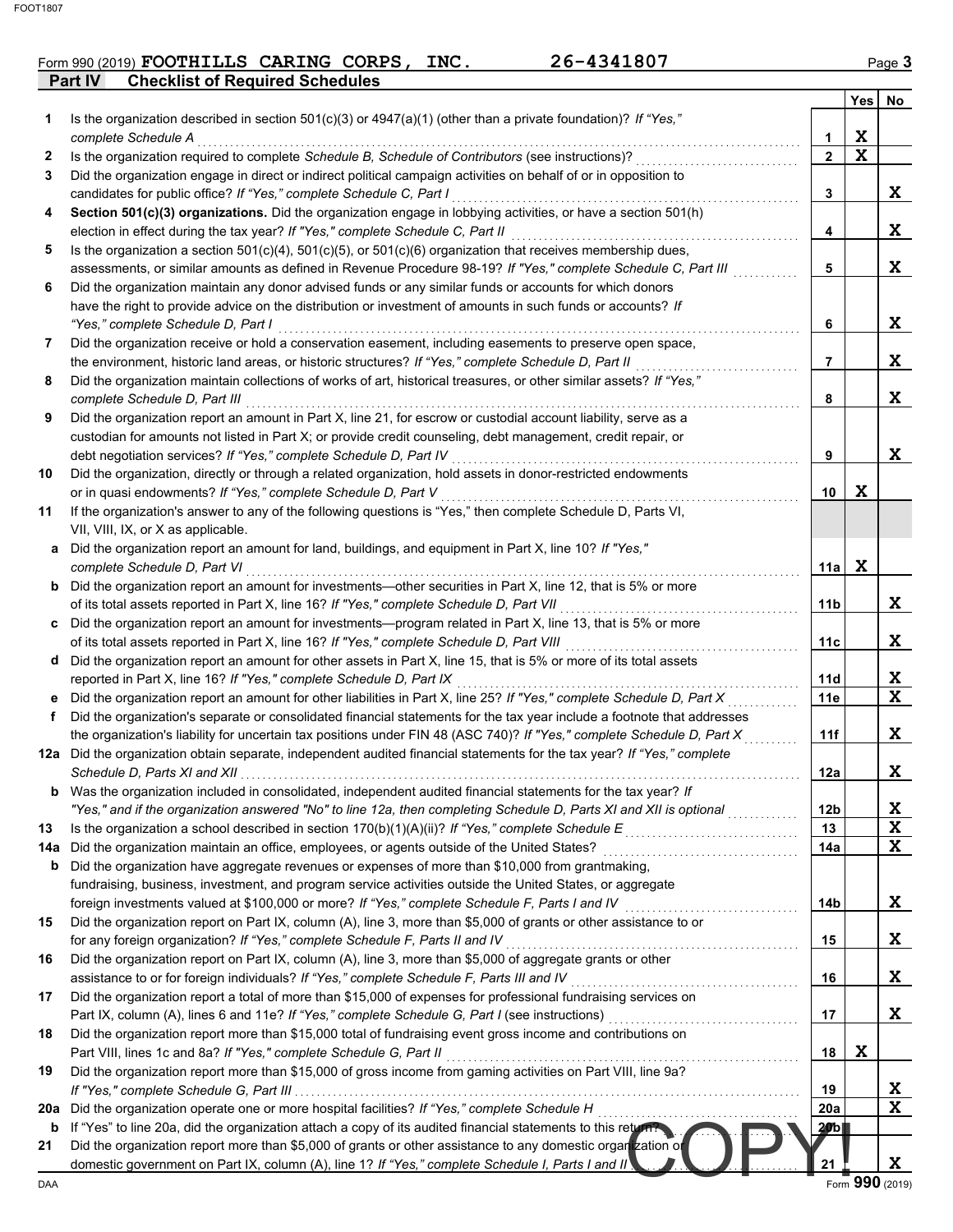|                | Form 990 (2019) FOOTHILLS CARING CORPS,            |  | INC. | 26-4341807 | Page 4 |
|----------------|----------------------------------------------------|--|------|------------|--------|
| <b>Part IV</b> | <b>Checklist of Required Schedules (continued)</b> |  |      |            |        |

|     |                                                                                                                                                                                                                   |                | <b>Yes</b> | No              |
|-----|-------------------------------------------------------------------------------------------------------------------------------------------------------------------------------------------------------------------|----------------|------------|-----------------|
| 22  | Did the organization report more than \$5,000 of grants or other assistance to or for domestic individuals on                                                                                                     |                |            |                 |
|     | Part IX, column (A), line 2? If "Yes," complete Schedule I, Parts I and III                                                                                                                                       | 22             |            | X               |
| 23  | Did the organization answer "Yes" to Part VII, Section A, line 3, 4, or 5 about compensation of the                                                                                                               |                |            |                 |
|     | organization's current and former officers, directors, trustees, key employees, and highest compensated                                                                                                           |                |            |                 |
|     | employees? If "Yes," complete Schedule J                                                                                                                                                                          | 23             | X          |                 |
|     | 24a Did the organization have a tax-exempt bond issue with an outstanding principal amount of more than                                                                                                           |                |            |                 |
|     | \$100,000 as of the last day of the year, that was issued after December 31, 2002? If "Yes," answer lines 24b                                                                                                     |                |            |                 |
|     | through 24d and complete Schedule K. If "No," go to line 25a                                                                                                                                                      | 24a            |            | X               |
| b   | Did the organization invest any proceeds of tax-exempt bonds beyond a temporary period exception?                                                                                                                 | 24b            |            |                 |
| c   | Did the organization maintain an escrow account other than a refunding escrow at any time during the year                                                                                                         |                |            |                 |
|     | to defease any tax-exempt bonds?                                                                                                                                                                                  | 24c            |            |                 |
| d   | Did the organization act as an "on behalf of" issuer for bonds outstanding at any time during the year?                                                                                                           | 24d            |            |                 |
|     | 25a Section 501(c)(3), 501(c)(4), and 501(c)(29) organizations. Did the organization engage in an excess benefit<br>transaction with a disqualified person during the year? If "Yes," complete Schedule L, Part I | 25a            |            | X.              |
| b   | Is the organization aware that it engaged in an excess benefit transaction with a disqualified person in a prior                                                                                                  |                |            |                 |
|     | year, and that the transaction has not been reported on any of the organization's prior Forms 990 or 990-EZ?                                                                                                      |                |            |                 |
|     | If "Yes." complete Schedule L. Part I                                                                                                                                                                             | 25b            |            | X               |
| 26  | Did the organization report any amount on Part X, line 5 or 22, for receivables from or payables to any current                                                                                                   |                |            |                 |
|     | or former officer, director, trustee, key employee, creator or founder, substantial contributor, or 35%                                                                                                           |                |            |                 |
|     | controlled entity or family member of any of these persons? If "Yes," complete Schedule L, Part II                                                                                                                | 26             |            | X               |
| 27  | Did the organization provide a grant or other assistance to any current or former officer, director, trustee, key                                                                                                 |                |            |                 |
|     | employee, creator or founder, substantial contributor or employee thereof, a grant selection committee                                                                                                            |                |            |                 |
|     | member, or to a 35% controlled entity (including an employee thereof) or family member of any of these                                                                                                            |                |            |                 |
|     | persons? If "Yes," complete Schedule L, Part III                                                                                                                                                                  | 27             |            | X               |
| 28  | Was the organization a party to a business transaction with one of the following parties (see Schedule L, Part                                                                                                    |                |            |                 |
|     | IV instructions, for applicable filing thresholds, conditions, and exceptions):                                                                                                                                   |                |            |                 |
| a   | A current or former officer, director, trustee, key employee, creator or founder, or substantial contributor? If                                                                                                  |                |            |                 |
|     | "Yes," complete Schedule L, Part IV                                                                                                                                                                               | 28a            |            | X               |
| b   | A family member of any individual described in line 28a? If "Yes," complete Schedule L, Part IV                                                                                                                   | 28b            |            | X               |
| c   | A 35% controlled entity of one or more individuals and/or organizations described in lines 28a or 28b? If                                                                                                         |                |            |                 |
|     | "Yes," complete Schedule L, Part IV                                                                                                                                                                               | 28c            |            | X               |
| 29  | Did the organization receive more than \$25,000 in non-cash contributions? If "Yes," complete Schedule M                                                                                                          | 29             |            | X               |
| 30  | Did the organization receive contributions of art, historical treasures, or other similar assets, or qualified                                                                                                    |                |            |                 |
| 31  | conservation contributions? If "Yes," complete Schedule M<br>Did the organization liquidate, terminate, or dissolve and cease operations? If "Yes," complete Schedule N, Part I                                   | 30<br>31       |            | X<br>X          |
| 32  | Did the organization sell, exchange, dispose of, or transfer more than 25% of its net assets? If "Yes,"                                                                                                           |                |            |                 |
|     | complete Schedule N, Part II                                                                                                                                                                                      | 32             |            | X               |
| 33  | Did the organization own 100% of an entity disregarded as separate from the organization under Regulations                                                                                                        |                |            |                 |
|     | sections 301.7701-2 and 301.7701-3? If "Yes," complete Schedule R, Part I                                                                                                                                         | 33             |            | X.              |
| 34  | Was the organization related to any tax-exempt or taxable entity? If "Yes," complete Schedule R, Part II, III,                                                                                                    |                |            |                 |
|     | or IV, and Part V, line 1                                                                                                                                                                                         | 34             |            | X               |
| 35а | Did the organization have a controlled entity within the meaning of section 512(b)(13)?                                                                                                                           | 35a            |            | X               |
| b   | If "Yes" to line 35a, did the organization receive any payment from or engage in any transaction with a                                                                                                           |                |            |                 |
|     | controlled entity within the meaning of section 512(b)(13)? If "Yes," complete Schedule R, Part V, line 2                                                                                                         | 35b            |            |                 |
| 36  | Section 501(c)(3) organizations. Did the organization make any transfers to an exempt non-charitable                                                                                                              |                |            |                 |
|     | related organization? If "Yes," complete Schedule R, Part V, line 2                                                                                                                                               | 36             |            | X.              |
| 37  | Did the organization conduct more than 5% of its activities through an entity that is not a related organization                                                                                                  |                |            |                 |
|     | and that is treated as a partnership for federal income tax purposes? If "Yes," complete Schedule R, Part VI                                                                                                      | 37             |            | X.              |
| 38  | Did the organization complete Schedule O and provide explanations in Schedule O for Part VI, lines 11b and                                                                                                        |                |            |                 |
|     | 19? Note: All Form 990 filers are required to complete Schedule O.                                                                                                                                                | 38             | X          |                 |
|     | <b>Statements Regarding Other IRS Filings and Tax Compliance</b><br>Part V                                                                                                                                        |                |            |                 |
|     | Check if Schedule O contains a response or note to any line in this Part V                                                                                                                                        |                |            |                 |
|     |                                                                                                                                                                                                                   |                | Yes        | No              |
| 1a  | 12<br>Enter the number reported in Box 3 of Form 1096. Enter -0- if not applicable<br>1a                                                                                                                          |                |            |                 |
| b   | Enter the number of Forms W-2G included in line 1a. Enter -0- if not applicable<br>0<br>15                                                                                                                        |                |            |                 |
| c   | Did the organization comply with backup withholding rules for reportable payments to vendors and                                                                                                                  | 1 <sub>c</sub> | X          |                 |
| DAA |                                                                                                                                                                                                                   |                |            | Form 990 (2019) |
|     |                                                                                                                                                                                                                   |                |            |                 |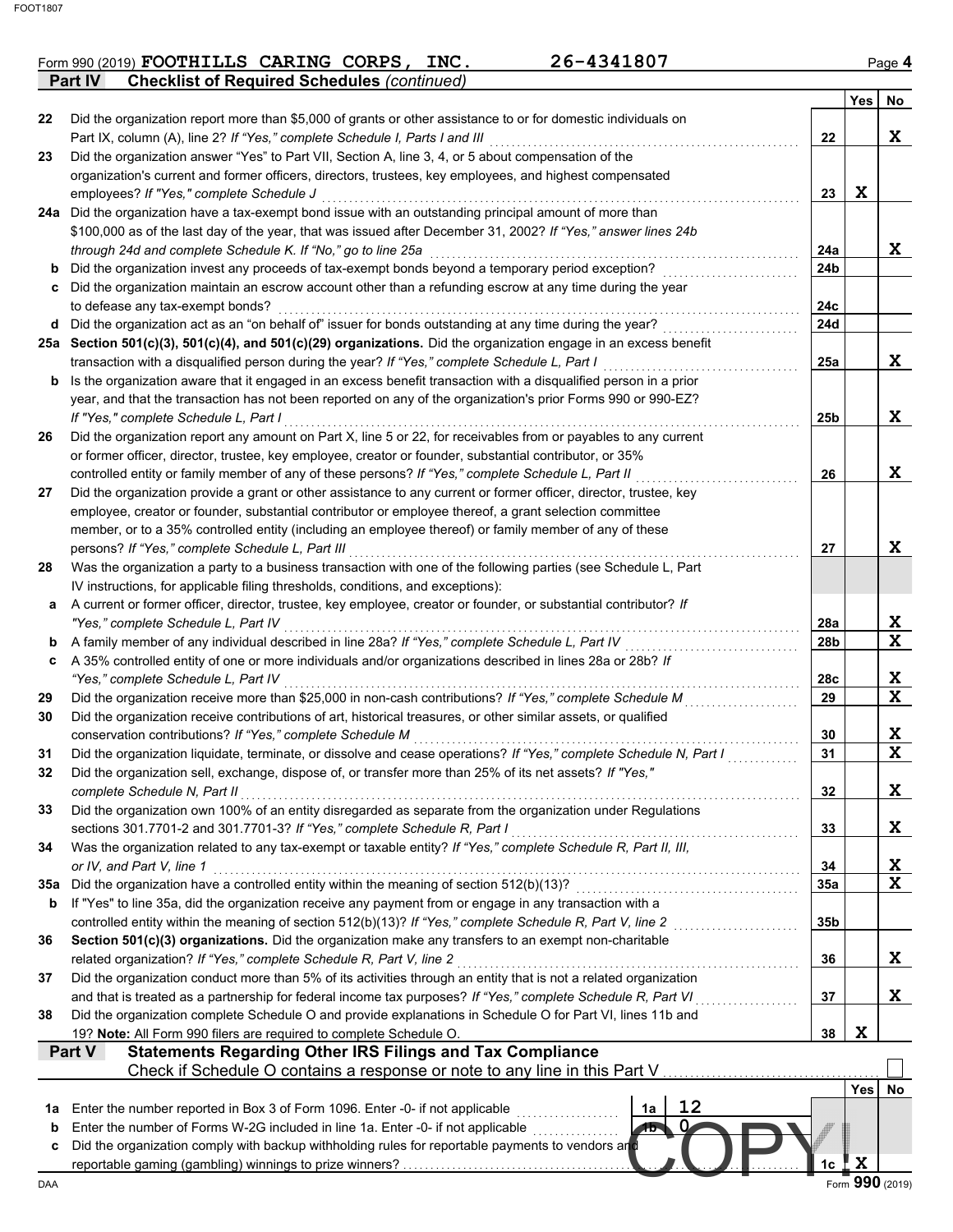| Page 5      |                | 26-4341807<br>Form 990 (2019) FOOTHILLS CARING CORPS, INC.                                                                         |                                                   |     |
|-------------|----------------|------------------------------------------------------------------------------------------------------------------------------------|---------------------------------------------------|-----|
| Yes         |                | Statements Regarding Other IRS Filings and Tax Compliance (continued)                                                              | Part V                                            |     |
|             |                | 2a Enter the number of employees reported on Form W-3, Transmittal of Wage and Tax                                                 |                                                   |     |
|             |                | 13<br>Statements, filed for the calendar year ending with or within the year covered by this return<br>2a                          |                                                   |     |
| $\mathbf X$ | 2 <sub>b</sub> | If at least one is reported on line 2a, did the organization file all required federal employment tax returns?                     |                                                   | b   |
|             |                | Note: If the sum of lines 1a and 2a is greater than 250, you may be required to e-file (see instructions)                          |                                                   |     |
|             | 3a             | Did the organization have unrelated business gross income of \$1,000 or more during the year?                                      |                                                   | За  |
|             | 3 <sub>b</sub> | If "Yes," has it filed a Form 990-T for this year? If "No" to line 3b, provide an explanation on Schedule O                        |                                                   | b   |
|             |                | At any time during the calendar year, did the organization have an interest in, or a signature or other authority over,            |                                                   | 4a  |
|             | 4a             | a financial account in a foreign country (such as a bank account, securities account, or other financial account)?                 |                                                   |     |
|             |                |                                                                                                                                    | If "Yes," enter the name of the foreign country ▶ | b   |
|             |                | See instructions for filing requirements for FinCEN Form 114, Report of Foreign Bank and Financial Accounts (FBAR).                |                                                   |     |
|             | 5a             |                                                                                                                                    |                                                   | 5a  |
|             | 5 <sub>b</sub> |                                                                                                                                    |                                                   | b   |
|             | 5c             | If "Yes" to line 5a or 5b, did the organization file Form 8886-T?                                                                  |                                                   | c   |
|             |                | Does the organization have annual gross receipts that are normally greater than \$100,000, and did the                             |                                                   | 6a  |
|             | 6a             | organization solicit any contributions that were not tax deductible as charitable contributions?                                   |                                                   |     |
|             |                | If "Yes," did the organization include with every solicitation an express statement that such contributions or                     |                                                   | b   |
|             | 6b             |                                                                                                                                    | gifts were not tax deductible?                    |     |
|             |                | Organizations that may receive deductible contributions under section 170(c).                                                      |                                                   |     |
|             |                | Did the organization receive a payment in excess of \$75 made partly as a contribution and partly for goods                        |                                                   | a   |
| X           | 7a             |                                                                                                                                    | and services provided to the payor?               |     |
| $\mathbf x$ | 7b             |                                                                                                                                    |                                                   | b   |
|             |                | Did the organization sell, exchange, or otherwise dispose of tangible personal property for which it was                           |                                                   | C   |
|             | 7c             |                                                                                                                                    | required to file Form 8282?                       |     |
|             |                | 7d<br>If "Yes," indicate the number of Forms 8282 filed during the year<br>[[[[[[[[[[[[[[]]]]]                                     |                                                   | d   |
|             | 7e             |                                                                                                                                    |                                                   | е   |
|             | 7f             | Did the organization, during the year, pay premiums, directly or indirectly, on a personal benefit contract?                       |                                                   | f   |
|             | 7g             | If the organization received a contribution of qualified intellectual property, did the organization file Form 8899 as required?   |                                                   | g   |
|             | 7h             | If the organization received a contribution of cars, boats, airplanes, or other vehicles, did the organization file a Form 1098-C? |                                                   | h   |
|             |                | Sponsoring organizations maintaining donor advised funds. Did a donor advised fund maintained by the                               |                                                   | 8   |
|             | 8              | sponsoring organization have excess business holdings at any time during the year?                                                 |                                                   |     |
|             |                | Sponsoring organizations maintaining donor advised funds.                                                                          |                                                   | 9   |
|             | 9a             | Did the sponsoring organization make any taxable distributions under section 4966?                                                 |                                                   | а   |
|             | 9 <sub>b</sub> | Did the sponsoring organization make a distribution to a donor, donor advisor, or related person?                                  |                                                   | b   |
|             |                |                                                                                                                                    | Section 501(c)(7) organizations. Enter:           | 10  |
|             |                | 10a                                                                                                                                |                                                   | а   |
|             |                | Gross receipts, included on Form 990, Part VIII, line 12, for public use of club facilities<br>10b                                 |                                                   | b   |
|             |                |                                                                                                                                    | Section 501(c)(12) organizations. Enter:          |     |
|             |                | 11a                                                                                                                                |                                                   | a   |
|             |                | Gross income from other sources (Do not net amounts due or paid to other sources                                                   |                                                   | b   |
|             |                | 11 <sub>b</sub>                                                                                                                    | against amounts due or received from them.)       |     |
|             | 12a            | 12a Section 4947(a)(1) non-exempt charitable trusts. Is the organization filing Form 990 in lieu of Form 1041?                     |                                                   |     |
|             |                | If "Yes," enter the amount of tax-exempt interest received or accrued during the year<br>12b                                       |                                                   | b   |
|             |                | Section 501(c)(29) qualified nonprofit health insurance issuers.                                                                   |                                                   |     |
|             | 13a            | Is the organization licensed to issue qualified health plans in more than one state?                                               |                                                   | а   |
|             |                | Note: See the instructions for additional information the organization must report on Schedule O.                                  |                                                   |     |
|             |                | Enter the amount of reserves the organization is required to maintain by the states in which                                       |                                                   | b   |
|             |                | 13 <sub>b</sub>                                                                                                                    |                                                   |     |
|             |                | 13 <sub>c</sub>                                                                                                                    | Enter the amount of reserves on hand              | c   |
|             | 14a            |                                                                                                                                    |                                                   | 14a |
|             | 14b            |                                                                                                                                    |                                                   | b   |
|             |                | Is the organization subject to the section 4960 tax on payment(s) of more than \$1,000,000 in remuneration or                      |                                                   |     |
|             | 15             |                                                                                                                                    | excess parachute payment(s) during the year?      |     |
|             |                | If "Yes," see instructions and file Form 4720, Schedule N.                                                                         |                                                   |     |
|             | 16             | Is the organization an educational institution subject to the section 4968 excise tax on net investment income?                    |                                                   | 16  |
|             |                |                                                                                                                                    |                                                   |     |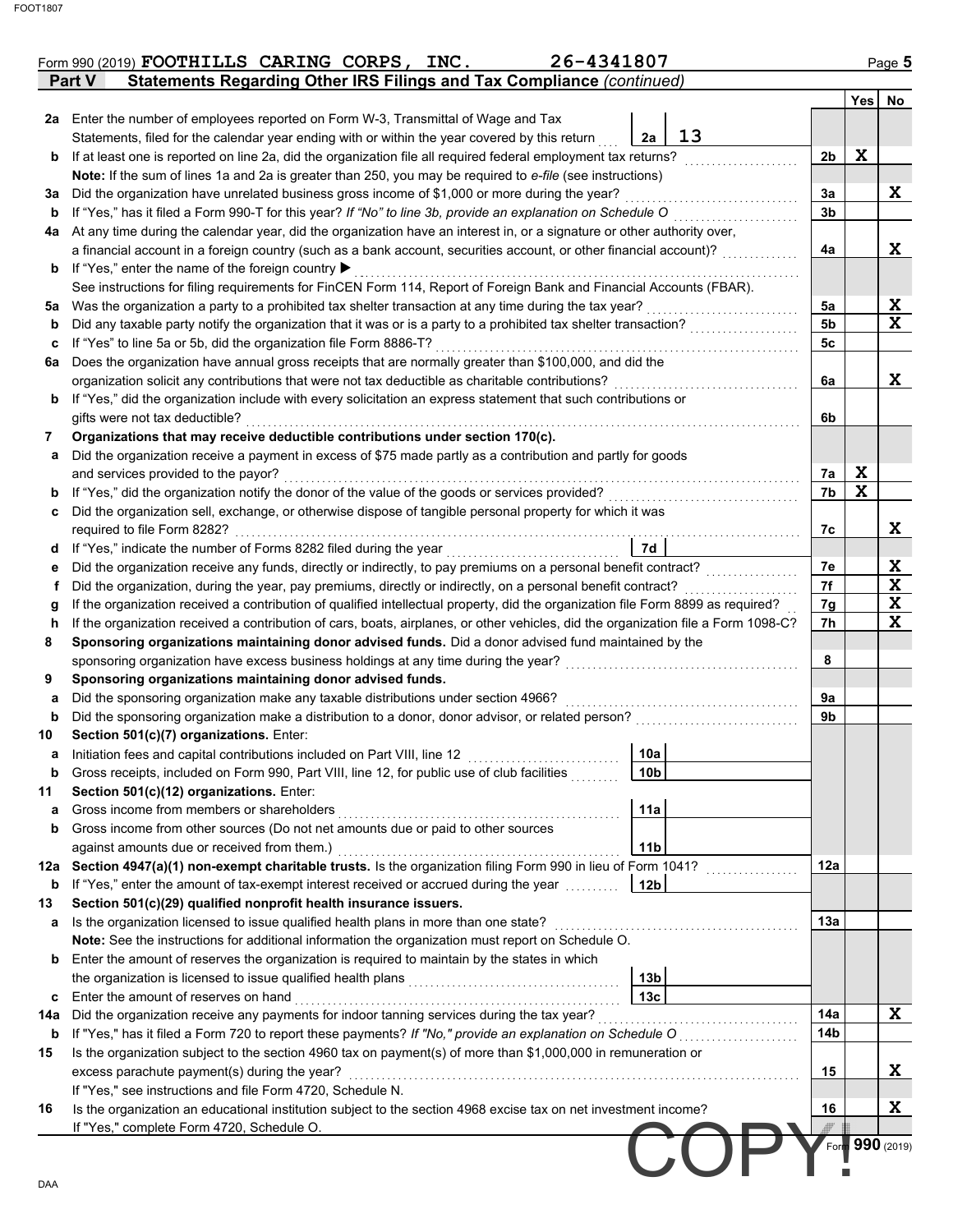|        | 26-4341807<br>Form 990 (2019) FOOTHILLS CARING CORPS, INC.                                                                                                                                           |                         |             | Page 6      |
|--------|------------------------------------------------------------------------------------------------------------------------------------------------------------------------------------------------------|-------------------------|-------------|-------------|
|        | Governance, Management, and Disclosure For each "Yes" response to lines 2 through 7b below, and for a "No"<br><b>Part VI</b>                                                                         |                         |             |             |
|        | response to line 8a, 8b, or 10b below, describe the circumstances, processes, or changes on Schedule O. See instructions.                                                                            |                         |             |             |
|        | Check if Schedule O contains a response or note to any line in this Part VI                                                                                                                          |                         |             | $ {\bf X} $ |
|        | <b>Section A. Governing Body and Management</b>                                                                                                                                                      |                         |             |             |
|        | 12                                                                                                                                                                                                   |                         | Yes         | No          |
|        | 1a Enter the number of voting members of the governing body at the end of the tax year<br>1a                                                                                                         |                         |             |             |
|        | If there are material differences in voting rights among members of the governing body, or<br>if the governing body delegated broad authority to an executive committee or similar                   |                         |             |             |
|        | committee, explain on Schedule O.                                                                                                                                                                    |                         |             |             |
|        | 12<br>1b                                                                                                                                                                                             |                         |             |             |
| b<br>2 | Enter the number of voting members included on line 1a, above, who are independent<br>Did any officer, director, trustee, or key employee have a family relationship or a business relationship with |                         |             |             |
|        | any other officer, director, trustee, or key employee?                                                                                                                                               | 2                       |             | X           |
| 3      | Did the organization delegate control over management duties customarily performed by or under the direct                                                                                            |                         |             |             |
|        | supervision of officers, directors, trustees, or key employees to a management company or other person?                                                                                              | 3                       |             | X           |
| 4      | Did the organization make any significant changes to its governing documents since the prior Form 990 was filed?                                                                                     | $\overline{\mathbf{4}}$ |             | X           |
| 5      | Did the organization become aware during the year of a significant diversion of the organization's assets?                                                                                           | 5                       |             | X           |
| 6      | Did the organization have members or stockholders?                                                                                                                                                   | 6                       |             | X           |
| 7a     | Did the organization have members, stockholders, or other persons who had the power to elect or appoint                                                                                              |                         |             |             |
|        | one or more members of the governing body?                                                                                                                                                           | 7a                      |             | X           |
| b      | Are any governance decisions of the organization reserved to (or subject to approval by) members,                                                                                                    |                         |             |             |
|        | stockholders, or persons other than the governing body?                                                                                                                                              | 7b                      |             | X           |
| 8      | Did the organization contemporaneously document the meetings held or written actions undertaken during the year by the following:                                                                    |                         |             |             |
| а      | The governing body?                                                                                                                                                                                  | 8a                      | X           |             |
| b      | Each committee with authority to act on behalf of the governing body?                                                                                                                                | 8b                      | $\mathbf X$ |             |
| 9      | Is there any officer, director, trustee, or key employee listed in Part VII, Section A, who cannot be reached at                                                                                     |                         |             |             |
|        | the organization's mailing address? If "Yes," provide the names and addresses on Schedule O                                                                                                          | 9                       | $\mathbf x$ |             |
|        | Section B. Policies (This Section B requests information about policies not required by the Internal Revenue Code.)                                                                                  |                         |             |             |
|        |                                                                                                                                                                                                      |                         | Yes         | No.         |
|        | 10a Did the organization have local chapters, branches, or affiliates?                                                                                                                               | 10a                     |             | X           |
|        | <b>b</b> If "Yes," did the organization have written policies and procedures governing the activities of such chapters,                                                                              |                         |             |             |
|        | affiliates, and branches to ensure their operations are consistent with the organization's exempt purposes?                                                                                          | 10 <sub>b</sub>         |             |             |
|        | 11a Has the organization provided a complete copy of this Form 990 to all members of its governing body before filing the form?                                                                      | 11a                     | X           |             |
| b      | Describe in Schedule O the process, if any, used by the organization to review this Form 990.                                                                                                        |                         |             |             |
| 12a    | Did the organization have a written conflict of interest policy? If "No," go to line 13                                                                                                              | 12a                     | X           |             |
| b      | Were officers, directors, or trustees, and key employees required to disclose annually interests that could give rise to conflicts?                                                                  | 12 <sub>b</sub>         | $\mathbf x$ |             |
| c      | Did the organization regularly and consistently monitor and enforce compliance with the policy? If "Yes,"                                                                                            |                         |             |             |
|        | describe in Schedule O how this was done                                                                                                                                                             | 12c                     | X           |             |
| 13     | Did the organization have a written whistleblower policy?                                                                                                                                            | 13                      |             | X           |
| 14     | Did the organization have a written document retention and destruction policy?                                                                                                                       | 14                      |             | X           |
| 15     | Did the process for determining compensation of the following persons include a review and approval by                                                                                               |                         |             |             |
|        | independent persons, comparability data, and contemporaneous substantiation of the deliberation and decision?                                                                                        |                         |             |             |
| a      | The organization's CEO, Executive Director, or top management official                                                                                                                               | 15a                     | X           |             |
| b      | Other officers or key employees of the organization                                                                                                                                                  | 15b                     |             | X           |
|        | If "Yes" to line 15a or 15b, describe the process in Schedule O (see instructions).                                                                                                                  |                         |             |             |
|        | 16a Did the organization invest in, contribute assets to, or participate in a joint venture or similar arrangement                                                                                   |                         |             |             |
|        | with a taxable entity during the year?                                                                                                                                                               | 16a                     |             | X           |
|        | <b>b</b> If "Yes," did the organization follow a written policy or procedure requiring the organization to evaluate its                                                                              |                         |             |             |
|        | participation in joint venture arrangements under applicable federal tax law, and take steps to safeguard the                                                                                        |                         |             |             |
|        |                                                                                                                                                                                                      | 16b                     |             |             |
|        | <b>Section C. Disclosure</b>                                                                                                                                                                         |                         |             |             |
| 17     | List the states with which a copy of this Form 990 is required to be filed ▶ NONE                                                                                                                    |                         |             |             |
| 18     | Section 6104 requires an organization to make its Forms 1023 (1024 or 1024-A, if applicable), 990, and 990-T (Section 501(c)                                                                         |                         |             |             |
|        | (3)s only) available for public inspection. Indicate how you made these available. Check all that apply.                                                                                             |                         |             |             |
|        | $ X $ Own website<br>Another's website $\vert \ \vert$ Upon request<br>Other (explain on Schedule O)                                                                                                 |                         |             |             |
| 19     | Describe on Schedule O whether (and if so, how) the organization made its governing documents, conflict of interest policy, and                                                                      |                         |             |             |
|        | financial statements available to the public during the tax year.                                                                                                                                    |                         |             |             |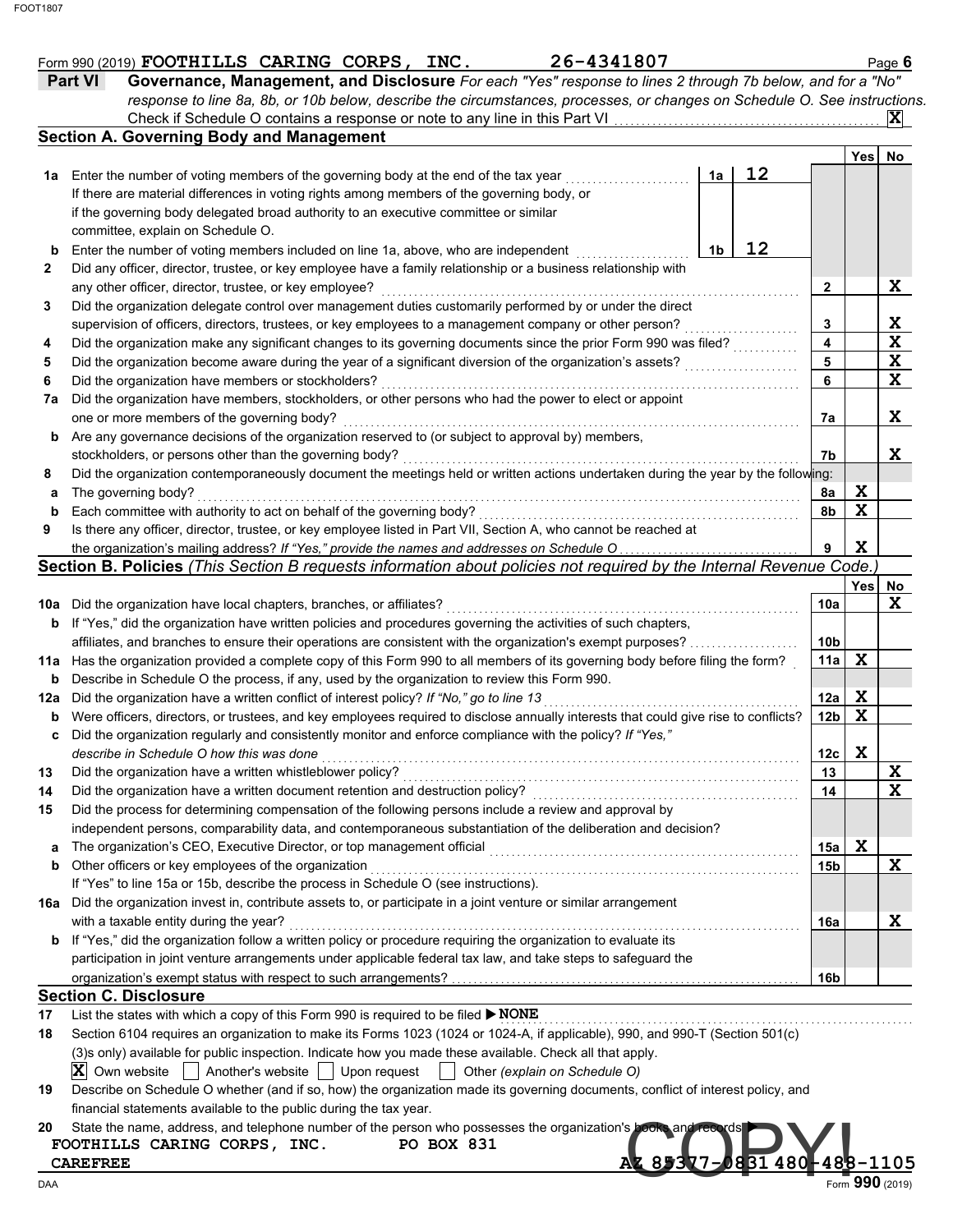## Form 990 (2019) **FOOTHILLS CARING CORPS, INC.** 26-4341807 Page 7

|                          | Part VII Compensation of Officers, Directors, Trustees, Key Employees, Highest Compensated Employees, and                                                                                                                   |
|--------------------------|-----------------------------------------------------------------------------------------------------------------------------------------------------------------------------------------------------------------------------|
|                          | <b>Independent Contractors</b>                                                                                                                                                                                              |
|                          |                                                                                                                                                                                                                             |
| Section A.               | Officers, Directors, Trustees, Key Employees, and Highest Compensated Employees                                                                                                                                             |
| organization's tax year. | 1a Complete this table for all persons required to be listed. Report compensation for the calendar year ending with or within the                                                                                           |
|                          | • List all of the organization's current officers, directors, trustees (whether individuals or organizations), regardless of amount of<br>compensation. Enter -0- in columns (D), (E), and (F) if no compensation was paid. |

List all of the organization's **current** key employees, if any. See instructions for definition of "key employee."

who received reportable compensation (Box 5 of Form W-2 and/or Box 7 of Form 1099-MISC) of more than \$100,000 from the organization and any related organizations. ■ List all of the organization's **current** key employees, if any. See instructions for definition of "key employee."<br>■ List the organization's five **current** highest compensated employees (other than an officer, director,

• List all of the organization's **former** officers, key employees, and highest compensated employees who received more than<br>00,000 of reportable compensation from the organization and any related erganizations. \$100,000 of reportable compensation from the organization and any related organizations.

List all of the organization's **former directors or trustees** that received, in the capacity as a former director or trustee of the • List all of the organization's **former directors or trustees** that received, in the capacity as a former director organization, more than \$10,000 of reportable compensation from the organization and any related organizat See instructions for the order in which to list the persons above.

 $\bar{\bm{\mathsf{X}}}$  Check this box if neither the organization nor any related organization compensated any current officer, director, or trustee.

| (A)<br>Name and title     | (B)<br>Average<br>hours<br>per week<br>(list any               |                                   |                       | (C)<br>Position |              | (do not check more than one<br>box, unless person is both an<br>officer and a director/trustee) |        | (D)<br>Reportable<br>compensation<br>from the<br>organization | (E)<br>Reportable<br>compensation<br>from related<br>organizations | (F)<br>Estimated amount<br>of other<br>compensation<br>from the |
|---------------------------|----------------------------------------------------------------|-----------------------------------|-----------------------|-----------------|--------------|-------------------------------------------------------------------------------------------------|--------|---------------------------------------------------------------|--------------------------------------------------------------------|-----------------------------------------------------------------|
|                           | hours for<br>related<br>organizations<br>below<br>dotted line) | Individual trustee<br>or director | Institutional trustee | <b>Officer</b>  | Key employee | Highest compensated<br>employee                                                                 | Former | (W-2/1099-MISC)                                               | (W-2/1099-MISC)                                                    | organization and<br>related organizations                       |
| (1) DEBBRA DETERMAN       |                                                                |                                   |                       |                 |              |                                                                                                 |        |                                                               |                                                                    |                                                                 |
|                           | 0.00                                                           |                                   |                       |                 |              |                                                                                                 |        |                                                               |                                                                    |                                                                 |
| <b>EXECUTIVE DIRECTOR</b> | 0.00                                                           |                                   |                       |                 |              |                                                                                                 | X      | 122,804                                                       | 0                                                                  | $\mathbf 0$                                                     |
| (2) PAUL DALE             |                                                                |                                   |                       |                 |              |                                                                                                 |        |                                                               |                                                                    |                                                                 |
| <b>PRESIDENT</b>          | 0.00<br>0.00                                                   | X                                 |                       | X               |              |                                                                                                 |        | 0                                                             | 0                                                                  | $\mathbf 0$                                                     |
| (3) NORMAN JACOBS         |                                                                |                                   |                       |                 |              |                                                                                                 |        |                                                               |                                                                    |                                                                 |
|                           | 0.00                                                           |                                   |                       |                 |              |                                                                                                 |        |                                                               |                                                                    |                                                                 |
| <b>TREASURER</b>          | 0.00                                                           | X                                 |                       | $\mathbf x$     |              |                                                                                                 |        | 0                                                             | 0                                                                  | $\mathbf 0$                                                     |
| (4) SABINA SCHWAN         |                                                                |                                   |                       |                 |              |                                                                                                 |        |                                                               |                                                                    |                                                                 |
|                           | 0.00                                                           |                                   |                       |                 |              |                                                                                                 |        |                                                               |                                                                    |                                                                 |
| <b>SECRETARY</b>          | 0.00                                                           | X                                 |                       | $\mathbf x$     |              |                                                                                                 |        | 0                                                             | 0                                                                  | $\mathbf 0$                                                     |
| (5) JAMES BONANNO         |                                                                |                                   |                       |                 |              |                                                                                                 |        |                                                               |                                                                    |                                                                 |
|                           | 0.00                                                           |                                   |                       |                 |              |                                                                                                 |        |                                                               |                                                                    |                                                                 |
| <b>DIRECTOR</b>           | 0.00                                                           | X                                 |                       |                 |              |                                                                                                 |        | 0                                                             | 0                                                                  | $\mathbf 0$                                                     |
| (6) O. BURTCH DRAKE       |                                                                |                                   |                       |                 |              |                                                                                                 |        |                                                               |                                                                    |                                                                 |
|                           | 0.00                                                           |                                   |                       |                 |              |                                                                                                 |        |                                                               |                                                                    |                                                                 |
| <b>DIRECTOR</b>           | 0.00                                                           | X                                 |                       |                 |              |                                                                                                 |        | 0                                                             | 0                                                                  | $\mathbf 0$                                                     |
| (7) GEORGE SCHMID         |                                                                |                                   |                       |                 |              |                                                                                                 |        |                                                               |                                                                    |                                                                 |
| <b>DIRECTOR</b>           | 0.00<br>0.00                                                   | X                                 |                       |                 |              |                                                                                                 |        |                                                               | 0                                                                  | $\mathbf 0$                                                     |
| (8) JUNE REILLY           |                                                                |                                   |                       |                 |              |                                                                                                 |        | 0                                                             |                                                                    |                                                                 |
|                           | 0.00                                                           |                                   |                       |                 |              |                                                                                                 |        |                                                               |                                                                    |                                                                 |
| VICE PRESIDENT            | 0.00                                                           | X                                 |                       | X               |              |                                                                                                 |        | 0                                                             | 0                                                                  | $\mathbf 0$                                                     |
| (9) MIKE JOHNSON          |                                                                |                                   |                       |                 |              |                                                                                                 |        |                                                               |                                                                    |                                                                 |
|                           | 0.00                                                           |                                   |                       |                 |              |                                                                                                 |        |                                                               |                                                                    |                                                                 |
| <b>DIRECTOR</b>           | 0.00                                                           | X                                 |                       |                 |              |                                                                                                 |        | 0                                                             | 0                                                                  | $\mathbf 0$                                                     |
| (10) MADISON WETTER       |                                                                |                                   |                       |                 |              |                                                                                                 |        |                                                               |                                                                    |                                                                 |
|                           | 0.00                                                           |                                   |                       |                 |              |                                                                                                 |        |                                                               |                                                                    |                                                                 |
| <b>DIRECTOR</b>           | 0.00                                                           | X                                 |                       |                 |              |                                                                                                 |        | 0                                                             | 0                                                                  | $\mathbf 0$                                                     |
| (11) BARBARA GIOVAN       |                                                                |                                   |                       |                 |              |                                                                                                 |        |                                                               |                                                                    |                                                                 |
|                           | 0.00                                                           |                                   |                       |                 |              |                                                                                                 |        |                                                               | $\overline{\omega}$                                                |                                                                 |
| <b>DIRECTOR</b>           | 0.00                                                           | X                                 |                       |                 |              |                                                                                                 |        | 0                                                             |                                                                    | $\mathbf 0$                                                     |
| DAA                       |                                                                |                                   |                       |                 |              |                                                                                                 |        |                                                               |                                                                    | Form 990 (2019)                                                 |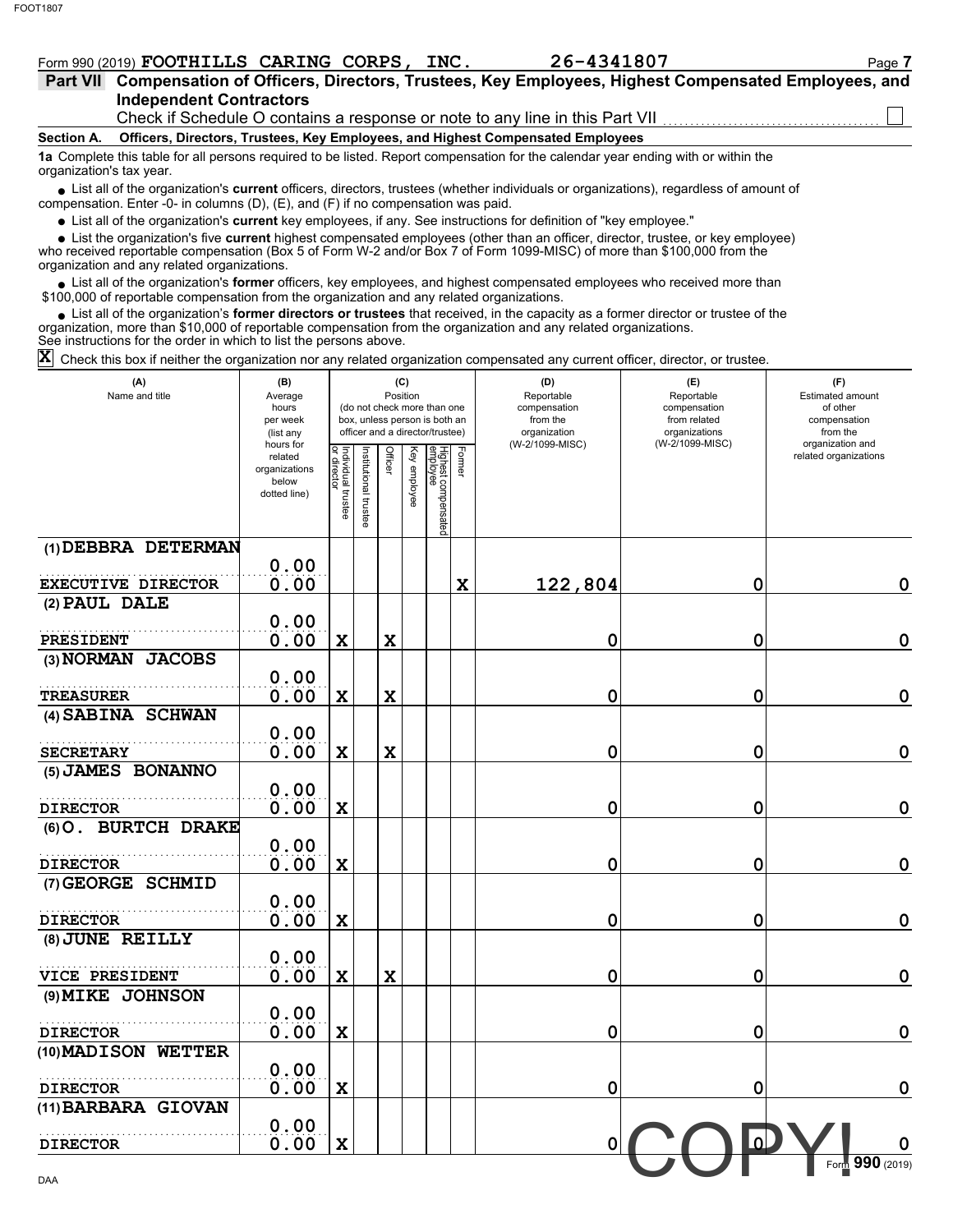|                 | Form 990 (2019) FOOTHILLS CARING CORPS, INC.                           |                                                                |                                   |                       |                                                                                                                    |              |                                 |        | 26-4341807                                                                                                                                                                                                                                             |                                                                    | Page 8                                                          |
|-----------------|------------------------------------------------------------------------|----------------------------------------------------------------|-----------------------------------|-----------------------|--------------------------------------------------------------------------------------------------------------------|--------------|---------------------------------|--------|--------------------------------------------------------------------------------------------------------------------------------------------------------------------------------------------------------------------------------------------------------|--------------------------------------------------------------------|-----------------------------------------------------------------|
| <b>Part VII</b> |                                                                        |                                                                |                                   |                       |                                                                                                                    |              |                                 |        | Section A. Officers, Directors, Trustees, Key Employees, and Highest Compensated Employees (continued)                                                                                                                                                 |                                                                    |                                                                 |
|                 | (A)<br>Name and title                                                  |                                                                |                                   |                       | (C)<br>Position<br>(do not check more than one<br>box, unless person is both an<br>officer and a director/trustee) |              |                                 |        | (D)<br>Reportable<br>compensation<br>from the<br>organization                                                                                                                                                                                          | (E)<br>Reportable<br>compensation<br>from related<br>organizations | (F)<br>Estimated amount<br>of other<br>compensation<br>from the |
|                 |                                                                        | hours for<br>related<br>organizations<br>below<br>dotted line) | Individual trustee<br>or director | Institutional trustee | Officer                                                                                                            | Key employee | Highest compensatec<br>employee | Former | (W-2/1099-MISC)                                                                                                                                                                                                                                        | (W-2/1099-MISC)                                                    | organization and<br>related organizations                       |
| (12)            | LESLIE SELDIN                                                          | 0.00                                                           |                                   |                       |                                                                                                                    |              |                                 |        |                                                                                                                                                                                                                                                        |                                                                    |                                                                 |
| <b>DIRECTOR</b> |                                                                        | 0.00                                                           | X                                 |                       |                                                                                                                    |              |                                 |        | 0                                                                                                                                                                                                                                                      | 0                                                                  | 0                                                               |
| (13)            | <b>SUZANNE WAGNER</b>                                                  | 0.00                                                           |                                   |                       |                                                                                                                    |              |                                 |        |                                                                                                                                                                                                                                                        |                                                                    |                                                                 |
| <b>DIRECTOR</b> |                                                                        | 0.00                                                           | X                                 |                       |                                                                                                                    |              |                                 |        | 0                                                                                                                                                                                                                                                      | 0                                                                  | 0                                                               |
| (14)            | <b>ROBIN COCHRAN</b>                                                   |                                                                |                                   |                       |                                                                                                                    |              |                                 |        |                                                                                                                                                                                                                                                        |                                                                    |                                                                 |
|                 | <b>EXCUTIVE DIRECTOR</b>                                               | 0.00<br>0.00                                                   | X                                 |                       |                                                                                                                    |              |                                 |        | 0                                                                                                                                                                                                                                                      | 0                                                                  | 0                                                               |
|                 |                                                                        |                                                                |                                   |                       |                                                                                                                    |              |                                 |        |                                                                                                                                                                                                                                                        |                                                                    |                                                                 |
|                 |                                                                        |                                                                |                                   |                       |                                                                                                                    |              |                                 |        |                                                                                                                                                                                                                                                        |                                                                    |                                                                 |
|                 |                                                                        |                                                                |                                   |                       |                                                                                                                    |              |                                 |        |                                                                                                                                                                                                                                                        |                                                                    |                                                                 |
|                 |                                                                        |                                                                |                                   |                       |                                                                                                                    |              |                                 |        |                                                                                                                                                                                                                                                        |                                                                    |                                                                 |
|                 |                                                                        |                                                                |                                   |                       |                                                                                                                    |              |                                 |        |                                                                                                                                                                                                                                                        |                                                                    |                                                                 |
| 1b Subtotal     |                                                                        |                                                                |                                   |                       |                                                                                                                    |              |                                 |        | 122,804                                                                                                                                                                                                                                                |                                                                    |                                                                 |
| d               | c Total from continuation sheets to Part VII, Section A                |                                                                |                                   |                       |                                                                                                                    |              |                                 |        | 122,804                                                                                                                                                                                                                                                |                                                                    |                                                                 |
| $\mathbf{2}$    |                                                                        |                                                                |                                   |                       |                                                                                                                    |              |                                 |        | Total number of individuals (including but not limited to those listed above) who received more than \$100,000 of                                                                                                                                      |                                                                    |                                                                 |
| 3               | reportable compensation from the organization $\blacktriangleright$ 1  |                                                                |                                   |                       |                                                                                                                    |              |                                 |        | Did the organization list any former officer, director, trustee, key employee, or highest compensated                                                                                                                                                  |                                                                    | Yes<br>N <sub>o</sub>                                           |
| 4               | employee on line 1a? If "Yes," complete Schedule J for such individual |                                                                |                                   |                       |                                                                                                                    |              |                                 |        | For any individual listed on line 1a, is the sum of reportable compensation and other compensation from the<br>organization and related organizations greater than \$150,000? If "Yes," complete Schedule J for such                                   |                                                                    | $\mathbf X$<br>3                                                |
| individual<br>5 |                                                                        |                                                                |                                   |                       |                                                                                                                    |              |                                 |        | Did any person listed on line 1a receive or accrue compensation from any unrelated organization or individual                                                                                                                                          |                                                                    | Χ<br>4                                                          |
|                 | <b>Section B. Independent Contractors</b>                              |                                                                |                                   |                       |                                                                                                                    |              |                                 |        |                                                                                                                                                                                                                                                        |                                                                    | X<br>5                                                          |
| 1               |                                                                        |                                                                |                                   |                       |                                                                                                                    |              |                                 |        | Complete this table for your five highest compensated independent contractors that received more than \$100,000 of<br>compensation from the organization. Report compensation for the calendar year ending with or within the organization's tax year. |                                                                    |                                                                 |
|                 |                                                                        | (A)<br>Name and business address                               |                                   |                       |                                                                                                                    |              |                                 |        |                                                                                                                                                                                                                                                        | (B)<br>Description of services                                     | (C)<br>Compensation                                             |
|                 |                                                                        |                                                                |                                   |                       |                                                                                                                    |              |                                 |        |                                                                                                                                                                                                                                                        |                                                                    |                                                                 |
|                 |                                                                        |                                                                |                                   |                       |                                                                                                                    |              |                                 |        |                                                                                                                                                                                                                                                        |                                                                    |                                                                 |
|                 |                                                                        |                                                                |                                   |                       |                                                                                                                    |              |                                 |        |                                                                                                                                                                                                                                                        |                                                                    |                                                                 |
|                 |                                                                        |                                                                |                                   |                       |                                                                                                                    |              |                                 |        |                                                                                                                                                                                                                                                        |                                                                    |                                                                 |
|                 |                                                                        |                                                                |                                   |                       |                                                                                                                    |              |                                 |        |                                                                                                                                                                                                                                                        |                                                                    |                                                                 |
| $\mathbf{2}$    | received more than \$100,000 of compensation from the organization ▶   |                                                                |                                   |                       |                                                                                                                    |              |                                 |        | Total number of independent contractors (including but not limited to those listed above) who                                                                                                                                                          |                                                                    |                                                                 |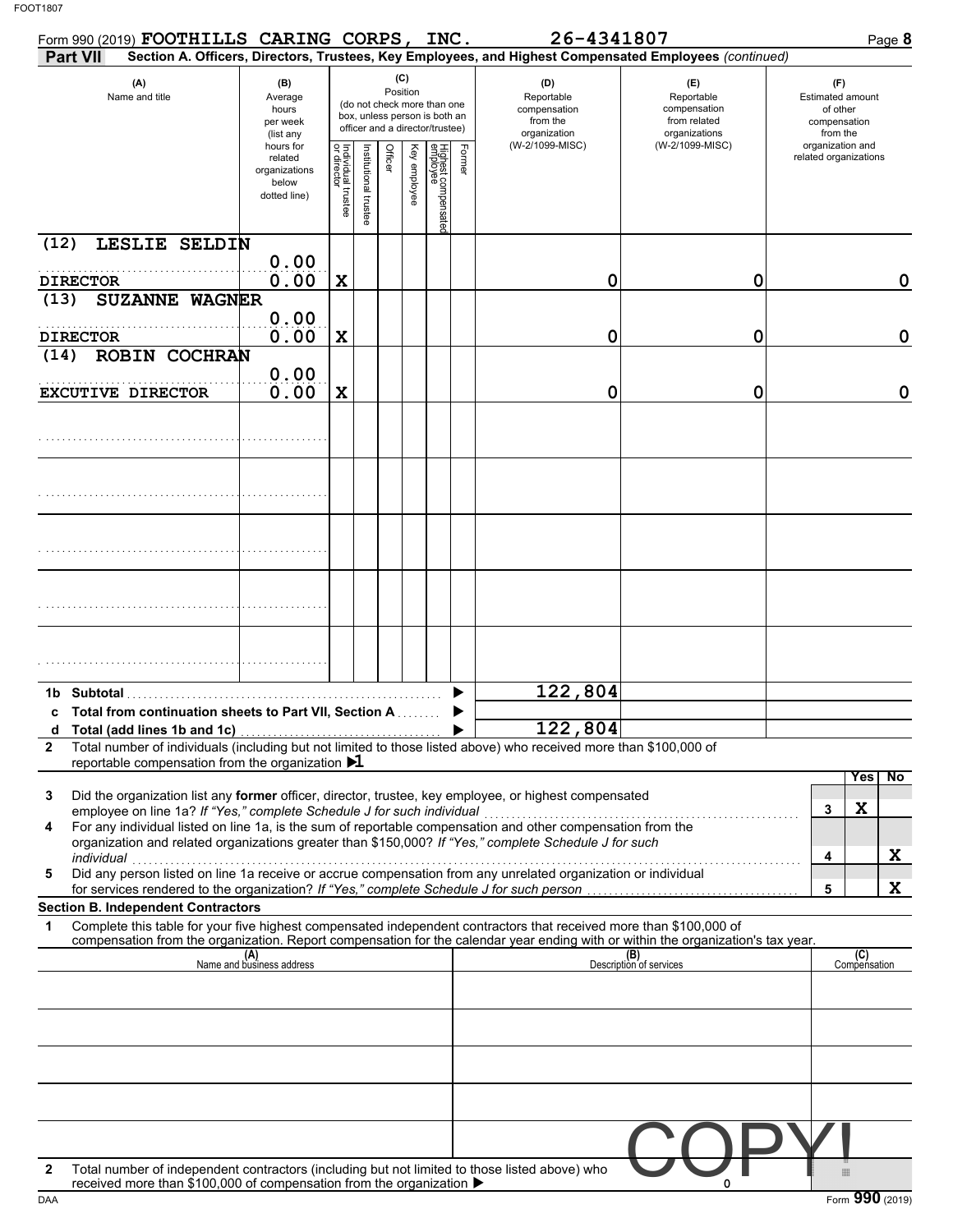#### Form 990 (2019) **FOOTHILLS CARING CORPS, INC.** 26-4341807 Page 9 **FOOTHILLS CARING CORPS, INC. 26-4341807**

|                                                           |                                                                                           |    |                                    |                 |               |                      | (A)           |                                              | (C)                           | (D)                                                    |
|-----------------------------------------------------------|-------------------------------------------------------------------------------------------|----|------------------------------------|-----------------|---------------|----------------------|---------------|----------------------------------------------|-------------------------------|--------------------------------------------------------|
|                                                           |                                                                                           |    |                                    |                 |               |                      | Total revenue | (B)<br>Related or exempt<br>function revenue | Unrelated<br>business revenue | Revenue excluded<br>from tax under<br>sections 512-514 |
| Contributions, Gifts, Grants<br>and Other Similar Amounts | 1a Federated campaigns                                                                    |    |                                    | 1a              |               |                      |               |                                              |                               |                                                        |
|                                                           | <b>b</b> Membership dues                                                                  |    | .                                  | 1 <sub>b</sub>  |               |                      |               |                                              |                               |                                                        |
|                                                           | c Fundraising events                                                                      |    |                                    | 1 <sub>c</sub>  |               | 34,855               |               |                                              |                               |                                                        |
|                                                           | d Related organizations                                                                   |    |                                    |                 |               |                      |               |                                              |                               |                                                        |
|                                                           | e Government grants (contributions)<br>                                                   |    |                                    | 1e              |               | 155,657              |               |                                              |                               |                                                        |
|                                                           | f All other contributions, gifts, grants,                                                 |    |                                    |                 |               |                      |               |                                              |                               |                                                        |
|                                                           | and similar amounts not included above                                                    |    |                                    | 1f              |               | 477,648              |               |                                              |                               |                                                        |
|                                                           | g Noncash contributions included in lines 1a-1f.                                          |    |                                    | $1g \,$ \$      |               |                      |               |                                              |                               |                                                        |
|                                                           |                                                                                           |    |                                    |                 |               |                      | 668,160       |                                              |                               |                                                        |
|                                                           |                                                                                           |    |                                    |                 |               | <b>Business Code</b> | 90,339        | 90,339                                       |                               |                                                        |
| Program Service<br>Revenue<br>2a<br>b                     | MOBILE MEALS<br>VAN TRIPS                                                                 |    |                                    |                 |               |                      | 1,986         | 1,986                                        |                               |                                                        |
| c                                                         | <b>GIFT GIVING</b>                                                                        |    |                                    |                 |               |                      | 100           | 100                                          |                               |                                                        |
| d                                                         |                                                                                           |    |                                    |                 |               |                      |               |                                              |                               |                                                        |
|                                                           |                                                                                           |    |                                    |                 |               |                      |               |                                              |                               |                                                        |
|                                                           | f All other program service revenue                                                       |    |                                    |                 |               |                      |               |                                              |                               |                                                        |
|                                                           |                                                                                           |    |                                    |                 |               | ▶                    | 92,425        |                                              |                               |                                                        |
|                                                           | 3 Investment income (including dividends, interest, and                                   |    |                                    |                 |               |                      |               |                                              |                               |                                                        |
|                                                           |                                                                                           |    |                                    |                 |               |                      | 7,039         | 7,039                                        |                               |                                                        |
| 4                                                         | Income from investment of tax-exempt bond proceeds                                        |    |                                    |                 |               |                      |               |                                              |                               |                                                        |
| 5                                                         |                                                                                           |    |                                    |                 |               |                      |               |                                              |                               |                                                        |
|                                                           |                                                                                           |    | (i) Real                           |                 | (ii) Personal |                      |               |                                              |                               |                                                        |
|                                                           | <b>6a</b> Gross rents                                                                     | 6a |                                    |                 |               |                      |               |                                              |                               |                                                        |
|                                                           | <b>b</b> Less: rental expenses                                                            | 6b |                                    |                 |               |                      |               |                                              |                               |                                                        |
|                                                           | Rental inc. or (loss)<br><b>d</b> Net rental income or (loss)                             | 6c |                                    |                 |               |                      |               |                                              |                               |                                                        |
|                                                           | <b>7a</b> Gross amount from                                                               |    | (i) Securities                     |                 | (ii) Other    |                      |               |                                              |                               |                                                        |
|                                                           | sales of assets<br>other than inventory                                                   | 7a |                                    | 899             |               | $\overline{9}$ , 951 |               |                                              |                               |                                                        |
|                                                           | <b>b</b> Less: cost or other                                                              |    |                                    |                 |               |                      |               |                                              |                               |                                                        |
|                                                           | basis and sales exps.                                                                     | 7b |                                    |                 |               | 9,951                |               |                                              |                               |                                                        |
|                                                           | c Gain or (loss)                                                                          | 7c |                                    | 899             |               |                      |               |                                              |                               |                                                        |
|                                                           |                                                                                           |    |                                    |                 |               |                      | 899           | 899                                          |                               |                                                        |
|                                                           | 8a Gross income from fundraising events                                                   |    |                                    |                 |               |                      |               |                                              |                               |                                                        |
|                                                           | (not including \$                                                                         |    | 34,855                             |                 |               |                      |               |                                              |                               |                                                        |
|                                                           | of contributions reported on line 1c).                                                    |    |                                    |                 |               |                      |               |                                              |                               |                                                        |
|                                                           | See Part IV, line 18                                                                      |    |                                    | 8a              |               | 123,378              |               |                                              |                               |                                                        |
|                                                           | <b>b</b> Less: direct expenses                                                            |    |                                    | 8b              |               | 31,586               |               |                                              |                               |                                                        |
|                                                           | c Net income or (loss) from fundraising events<br>9a Gross income from gaming activities. |    |                                    |                 |               |                      | 91,792        |                                              |                               |                                                        |
|                                                           | See Part IV, line 19                                                                      |    |                                    | 9a              |               | 7,620                |               |                                              |                               |                                                        |
|                                                           | <b>b</b> Less: direct expenses                                                            |    |                                    | 9b              |               |                      |               |                                              |                               |                                                        |
|                                                           | c Net income or (loss) from gaming activities                                             |    |                                    |                 |               |                      | 7,620         | 7,620                                        |                               |                                                        |
|                                                           | 10a Gross sales of inventory, less                                                        |    |                                    |                 |               |                      |               |                                              |                               |                                                        |
|                                                           | returns and allowances                                                                    |    | .                                  | 10a             |               |                      |               |                                              |                               |                                                        |
|                                                           | <b>b</b> Less: cost of goods sold                                                         |    |                                    | 10 <sub>b</sub> |               |                      |               |                                              |                               |                                                        |
|                                                           | c Net income or (loss) from sales of inventory                                            |    |                                    |                 |               |                      |               |                                              |                               |                                                        |
|                                                           |                                                                                           |    |                                    |                 |               | <b>Business Code</b> |               |                                              |                               |                                                        |
| Miscellaneous<br>Revenue<br>11a                           | SEASON FOR CARING                                                                         |    |                                    |                 |               |                      | 6,621         | 6,621                                        |                               |                                                        |
| b                                                         | OTHER PROJECTS                                                                            |    |                                    |                 |               |                      | 330           | 330                                          |                               |                                                        |
|                                                           | KROGER/FRY'S                                                                              |    |                                    |                 |               |                      | 265           | 265                                          |                               |                                                        |
|                                                           |                                                                                           |    |                                    |                 |               |                      | 602           | 602                                          |                               |                                                        |
|                                                           |                                                                                           |    |                                    |                 |               |                      | 7,818         |                                              |                               |                                                        |
|                                                           |                                                                                           |    | 12 Total revenue. See instructions |                 |               |                      | 875,753       | 115,801                                      | 0                             |                                                        |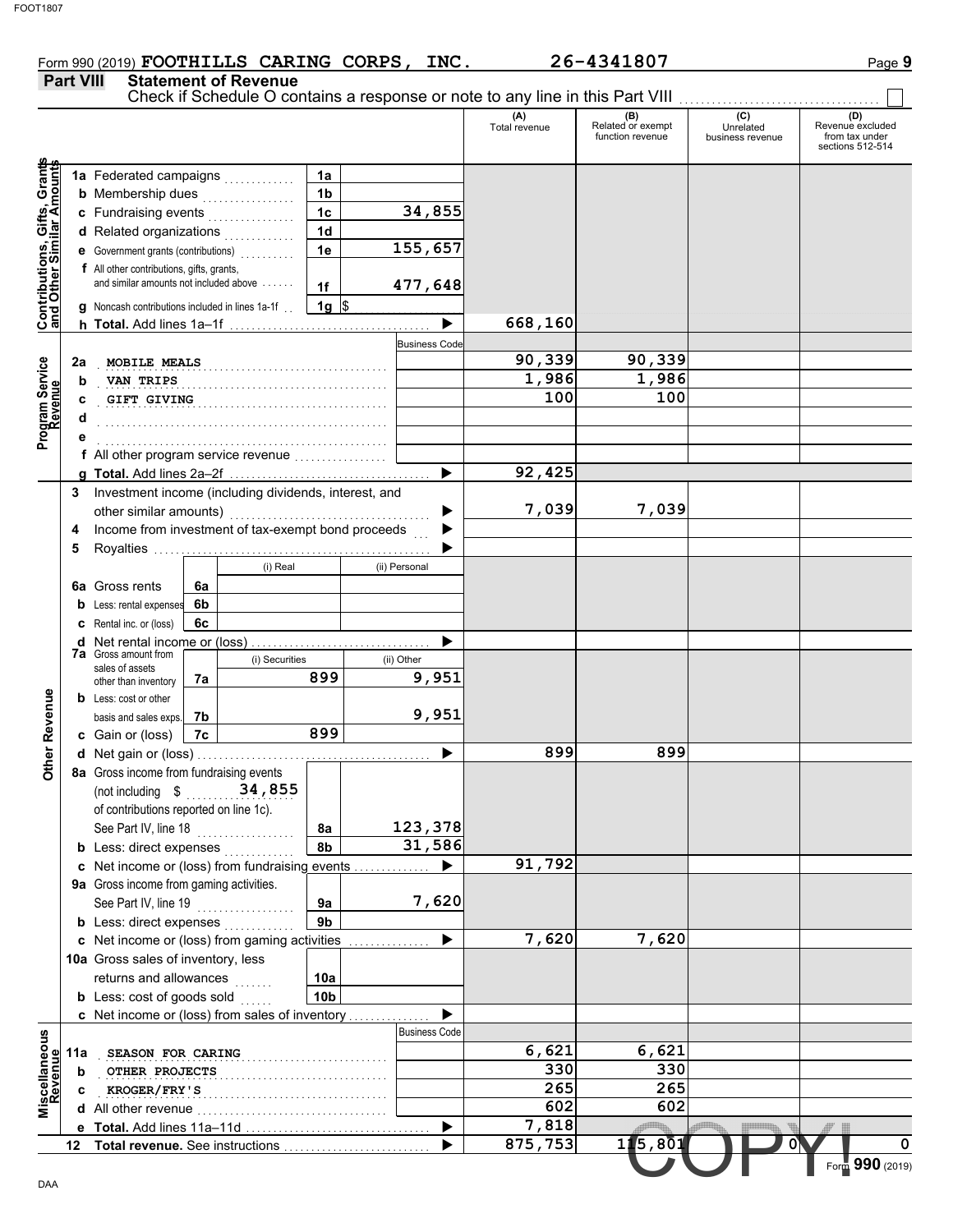## Form 990 (2019) **FOOTHILLS CARING CORPS, INC.** 26-4341807 Page 10

|            | <b>Part IX</b><br><b>Statement of Functional Expenses</b>                                                                                                                                                                        |                        |                                    |                                           |                                |
|------------|----------------------------------------------------------------------------------------------------------------------------------------------------------------------------------------------------------------------------------|------------------------|------------------------------------|-------------------------------------------|--------------------------------|
|            | Section 501(c)(3) and 501(c)(4) organizations must complete all columns. All other organizations must complete column (A).                                                                                                       |                        |                                    |                                           |                                |
|            | Check if Schedule O contains a response or note to any line in this Part IX                                                                                                                                                      |                        |                                    |                                           |                                |
|            | Do not include amounts reported on lines 6b,<br>7b, 8b, 9b, and 10b of Part VIII.                                                                                                                                                | (A)<br>Total expenses  | (B)<br>Program service<br>expenses | (C)<br>Management and<br>general expenses | (D)<br>Fundraising<br>expenses |
| 1.         | Grants and other assistance to domestic organizations                                                                                                                                                                            |                        |                                    |                                           |                                |
|            | and domestic governments. See Part IV, line 21                                                                                                                                                                                   |                        |                                    |                                           |                                |
| 2          | Grants and other assistance to domestic                                                                                                                                                                                          |                        |                                    |                                           |                                |
|            | individuals. See Part IV, line 22                                                                                                                                                                                                |                        |                                    |                                           |                                |
| 3          | Grants and other assistance to foreign                                                                                                                                                                                           |                        |                                    |                                           |                                |
|            | organizations, foreign governments, and foreign                                                                                                                                                                                  |                        |                                    |                                           |                                |
|            | individuals. See Part IV, lines 15 and 16<br>de de decem                                                                                                                                                                         |                        |                                    |                                           |                                |
| 4          | Benefits paid to or for members                                                                                                                                                                                                  |                        |                                    |                                           |                                |
| 5          | Compensation of current officers, directors,                                                                                                                                                                                     |                        |                                    |                                           |                                |
|            | trustees, and key employees                                                                                                                                                                                                      |                        |                                    |                                           |                                |
| 6          | Compensation not included above to disqualified                                                                                                                                                                                  |                        |                                    |                                           |                                |
|            | persons (as defined under section 4958(f)(1)) and                                                                                                                                                                                |                        |                                    |                                           |                                |
|            | persons described in section 4958(c)(3)(B)                                                                                                                                                                                       |                        |                                    |                                           |                                |
| 7          | Other salaries and wages                                                                                                                                                                                                         | 447,119                | 266,170                            | 156,268                                   | 24,681                         |
| 8          | Pension plan accruals and contributions (include                                                                                                                                                                                 |                        |                                    |                                           |                                |
|            | section 401(k) and 403(b) employer contributions)                                                                                                                                                                                | 21,313                 | 12,688                             | 7,449                                     | $\frac{1,176}{231}$            |
| 9          | Other employee benefits                                                                                                                                                                                                          | 4,191                  | 2,495                              | 1,465                                     |                                |
| 10         | Payroll taxes                                                                                                                                                                                                                    | 38,486                 | 22,911                             | 13,451                                    | 2,124                          |
| 11         | Fees for services (nonemployees):                                                                                                                                                                                                |                        |                                    |                                           |                                |
| a          | Management                                                                                                                                                                                                                       |                        |                                    |                                           |                                |
| b          | Legal                                                                                                                                                                                                                            |                        |                                    |                                           |                                |
| c          |                                                                                                                                                                                                                                  |                        |                                    |                                           |                                |
| d          | Lobbying                                                                                                                                                                                                                         |                        |                                    |                                           |                                |
| е          | Professional fundraising services. See Part IV, line 17                                                                                                                                                                          |                        |                                    |                                           |                                |
| f          | Investment management fees                                                                                                                                                                                                       |                        |                                    |                                           |                                |
| g          | Other. (If line 11g amount exceeds 10% of line 25, column                                                                                                                                                                        |                        |                                    |                                           |                                |
|            | (A) amount, list line 11g expenses on Schedule O.)                                                                                                                                                                               | <u>8,183 </u><br>7,393 |                                    | $\frac{8,183}{2,244}$                     |                                |
| 12         | Advertising and promotion<br>                                                                                                                                                                                                    |                        | $\frac{2,451}{3,354}$              |                                           | $\frac{2,698}{749}$            |
| 13         | Office expenses                                                                                                                                                                                                                  | 18,267                 |                                    | $\overline{14,164}$                       |                                |
| 14         | Information technology<br>                                                                                                                                                                                                       |                        |                                    |                                           |                                |
| 15         | Royalties                                                                                                                                                                                                                        |                        |                                    |                                           |                                |
| 16         |                                                                                                                                                                                                                                  | 52,110                 | 12,411                             | 39,699                                    |                                |
|            | 17 Travel                                                                                                                                                                                                                        | 329                    | 568                                | 2,761                                     |                                |
| 18         | Payments of travel or entertainment expenses                                                                                                                                                                                     |                        |                                    |                                           |                                |
|            | for any federal, state, or local public officials                                                                                                                                                                                |                        |                                    |                                           |                                |
| 19         | Conferences, conventions, and meetings                                                                                                                                                                                           | 2,847                  | 1,228                              | 1,470                                     | 149                            |
| 20         | Interest                                                                                                                                                                                                                         |                        |                                    |                                           |                                |
| 21         | Payments to affiliates<br>interactions interactions interactions interactions interactions interactions interactions interactions interactions interactions interactions interactions interactions interactions interactions int | 56,877                 | 56,877                             |                                           |                                |
| 22         | Depreciation, depletion, and amortization                                                                                                                                                                                        | 35,895                 | 30,882                             | 4,400                                     | 613                            |
| 23         | Insurance <i>www.community.community.com</i><br>Other expenses. Itemize expenses not covered                                                                                                                                     |                        |                                    |                                           |                                |
| 24         | above (List miscellaneous expenses on line 24e. If                                                                                                                                                                               |                        |                                    |                                           |                                |
|            | line 24e amount exceeds 10% of line 25, column                                                                                                                                                                                   |                        |                                    |                                           |                                |
|            | (A) amount, list line 24e expenses on Schedule O.)                                                                                                                                                                               |                        |                                    |                                           |                                |
| a          | VOLUNTEER COST ALLOCATION                                                                                                                                                                                                        | 99,220                 | 87,313                             | 7,938                                     | 3,969                          |
| b          | MOBILE MEALS                                                                                                                                                                                                                     | 79,606                 | 79,606                             |                                           |                                |
| C          | REPAIRS AND MAINTENANCE                                                                                                                                                                                                          | 15,745                 | 11,038                             | $\overline{4,707}$                        |                                |
| d          | COPIER COSTS                                                                                                                                                                                                                     | 11,156                 | 8,827                              | 1,839                                     | 490                            |
| е          | All other expenses                                                                                                                                                                                                               | 41,647                 | 16,227                             | 23,954                                    | ,466<br>1                      |
| 25         | Total functional expenses. Add lines 1 through 24e                                                                                                                                                                               | 943,384                | 615,046                            | 289,992                                   | 38,346                         |
| 26         | Joint costs. Complete this line only if the                                                                                                                                                                                      |                        |                                    |                                           |                                |
|            | organization reported in column (B) joint costs                                                                                                                                                                                  |                        |                                    |                                           |                                |
|            | from a combined educational campaign and<br>fundraising solicitation. Check here $\blacktriangleright$ if                                                                                                                        |                        |                                    |                                           |                                |
|            | following SOP 98-2 (ASC 958-720)                                                                                                                                                                                                 |                        |                                    |                                           |                                |
| <b>DAA</b> |                                                                                                                                                                                                                                  |                        |                                    |                                           | Form 990 (2019)                |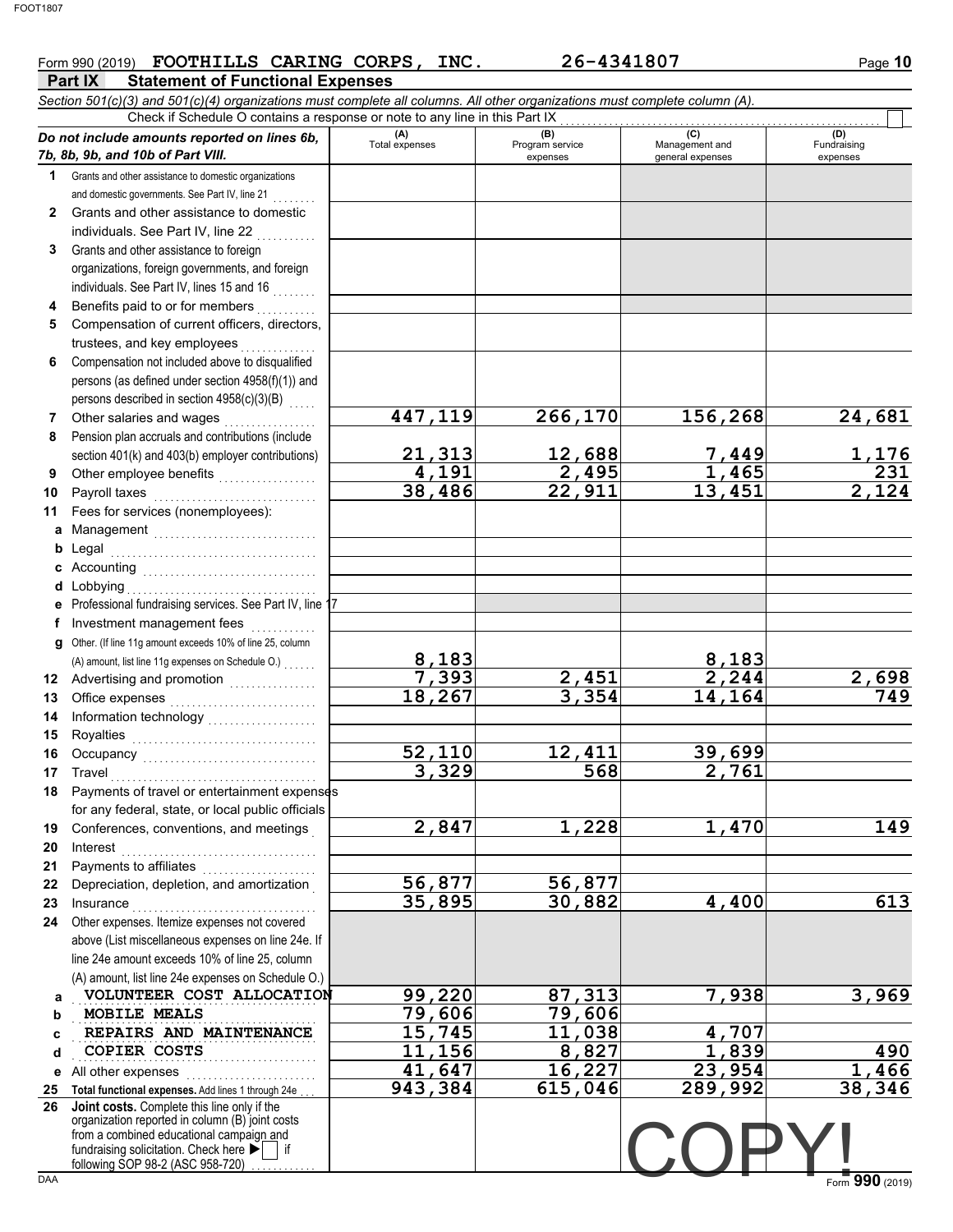|        | Form 990 (2019) FOOTHILLS CARING CORPS, | INC. | 26-4341807 | Page 11 |
|--------|-----------------------------------------|------|------------|---------|
| Part X | <b>Balance Sheet</b>                    |      |            |         |

|                             |    | Check if Schedule O contains a response or note to any line in this Part X                                                                                                                                                          |         |          |                          |                |                    |
|-----------------------------|----|-------------------------------------------------------------------------------------------------------------------------------------------------------------------------------------------------------------------------------------|---------|----------|--------------------------|----------------|--------------------|
|                             |    |                                                                                                                                                                                                                                     |         |          | (A)<br>Beginning of year |                | (B)<br>End of year |
|                             | 1. | Cash-non-interest-bearing                                                                                                                                                                                                           |         |          | 556,170                  | $\mathbf{1}$   | 490,134            |
|                             | 2  |                                                                                                                                                                                                                                     |         |          |                          | $\overline{2}$ |                    |
|                             | 3  |                                                                                                                                                                                                                                     |         | 3        |                          |                |                    |
|                             | 4  | Accounts receivable, net                                                                                                                                                                                                            |         | 4        | 8,108                    |                |                    |
|                             | 5  | Loans and other receivables from any current or former officer, director,                                                                                                                                                           |         |          |                          |                |                    |
|                             |    | trustee, key employee, creator or founder, substantial contributor, or 35%                                                                                                                                                          |         |          |                          |                |                    |
|                             |    |                                                                                                                                                                                                                                     |         | 5        |                          |                |                    |
|                             | 6  | Loans and other receivables from other disqualified persons (as defined                                                                                                                                                             |         |          |                          |                |                    |
|                             |    | under section 4958(f)(1)), and persons described in section 4958(c)(3)(B)                                                                                                                                                           |         | 6        |                          |                |                    |
| Assets                      | 7  | Notes and loans receivable, net <b>construction</b> and construction of the set of the set of the set of the set of the set of the set of the set of the set of the set of the set of the set of the set of the set of the set of t |         |          | $\overline{7}$           |                |                    |
|                             | 8  | Inventories for sale or use                                                                                                                                                                                                         |         |          |                          | 8              |                    |
|                             | 9  |                                                                                                                                                                                                                                     |         |          |                          | 9              |                    |
|                             |    | 10a Land, buildings, and equipment: cost or other                                                                                                                                                                                   |         |          |                          |                |                    |
|                             |    |                                                                                                                                                                                                                                     |         | 343,112  |                          |                |                    |
|                             |    |                                                                                                                                                                                                                                     |         | 166, 635 | $145,015$ 10c            |                | 176,477            |
|                             | 11 | Investments-publicly traded securities                                                                                                                                                                                              |         |          | 178,516                  | 11             | 154,495            |
|                             | 12 |                                                                                                                                                                                                                                     |         |          |                          | 12             |                    |
|                             | 13 |                                                                                                                                                                                                                                     |         |          |                          | 13             |                    |
|                             | 14 | Intangible assets                                                                                                                                                                                                                   |         |          |                          | 14             |                    |
|                             | 15 |                                                                                                                                                                                                                                     |         | 9,951    | 15                       |                |                    |
|                             | 16 | Total assets. Add lines 1 through 15 (must equal line 33)                                                                                                                                                                           |         |          | 889,652                  | 16             | 829,214            |
|                             | 17 |                                                                                                                                                                                                                                     |         |          | 4,745                    | 17             | 7,606              |
|                             | 18 |                                                                                                                                                                                                                                     |         | 18       |                          |                |                    |
|                             | 19 | Deferred revenue <b>construction and the construction of the construction of the construction</b>                                                                                                                                   |         | 19       |                          |                |                    |
|                             | 20 |                                                                                                                                                                                                                                     |         | 20       |                          |                |                    |
|                             | 21 | Escrow or custodial account liability. Complete Part IV of Schedule D                                                                                                                                                               |         | 21       |                          |                |                    |
|                             | 22 | Loans and other payables to any current or former officer, director,                                                                                                                                                                |         |          |                          |                |                    |
| Liabilities                 |    | trustee, key employee, creator or founder, substantial contributor, or 35%                                                                                                                                                          |         |          |                          |                |                    |
|                             |    | controlled entity or family member of any of these persons                                                                                                                                                                          |         | 22       |                          |                |                    |
|                             | 23 | Secured mortgages and notes payable to unrelated third parties                                                                                                                                                                      |         | 23       |                          |                |                    |
|                             | 24 | Unsecured notes and loans payable to unrelated third parties                                                                                                                                                                        |         | 24       |                          |                |                    |
|                             | 25 | Other liabilities (including federal income tax, payables to related third                                                                                                                                                          |         |          |                          |                |                    |
|                             |    | parties, and other liabilities not included on lines 17-24). Complete Part X                                                                                                                                                        |         |          |                          |                |                    |
|                             |    |                                                                                                                                                                                                                                     |         |          | 25                       |                |                    |
|                             | 26 | Total liabilities. Add lines 17 through 25                                                                                                                                                                                          |         |          | 4,745                    | 26             | <u>7,606</u>       |
|                             |    | Organizations that follow FASB ASC 958, check here X                                                                                                                                                                                |         |          |                          |                |                    |
|                             |    | and complete lines 27, 28, 32, and 33.                                                                                                                                                                                              |         |          |                          |                |                    |
|                             | 27 | Net assets without donor restrictions                                                                                                                                                                                               |         |          | 605,170                  | 27             | 567,575            |
|                             | 28 | Net assets with donor restrictions                                                                                                                                                                                                  |         |          | 279,737                  | 28             | 254,033            |
|                             |    | Organizations that do not follow FASB ASC 958, check here                                                                                                                                                                           |         |          |                          |                |                    |
|                             |    | and complete lines 29 through 33.                                                                                                                                                                                                   |         |          |                          |                |                    |
|                             | 29 | Capital stock or trust principal, or current funds                                                                                                                                                                                  |         | 29       |                          |                |                    |
|                             | 30 | Paid-in or capital surplus, or land, building, or equipment fund                                                                                                                                                                    |         |          | 30                       |                |                    |
| Net Assets or Fund Balances | 31 | Retained earnings, endowment, accumulated income, or other funds                                                                                                                                                                    |         |          |                          | 31             |                    |
|                             | 32 | Total net assets or fund balances                                                                                                                                                                                                   | 884,907 | 32       | 821,608                  |                |                    |
|                             | 33 |                                                                                                                                                                                                                                     | 889,652 | 33       | 829,214                  |                |                    |

Form **990** (2019)